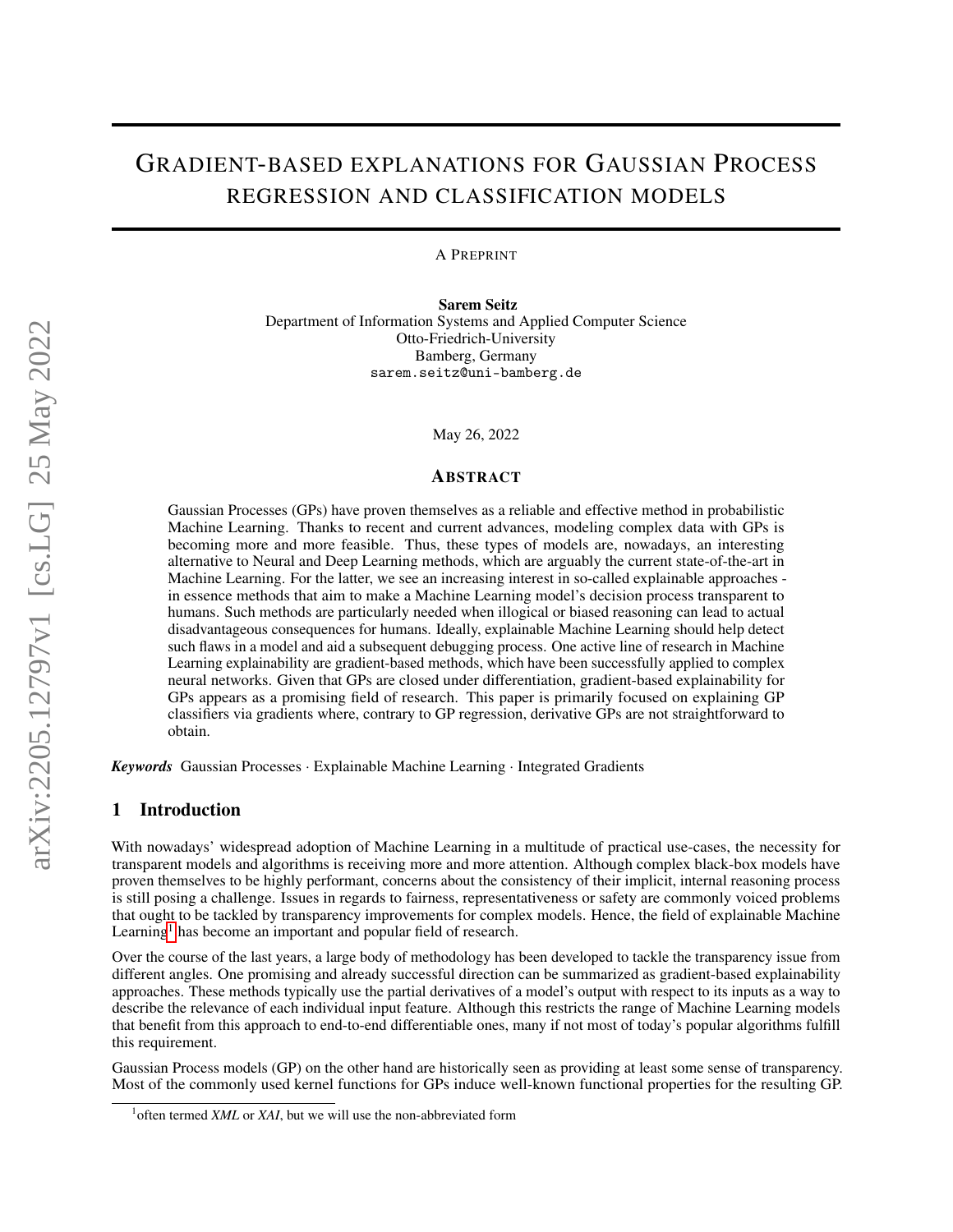Hence, by crafting a suitable covariance kernel function, it is possible provide a sense of transparency that is often sufficient for many problems.

Problem. For more complex data like images, the sense of transparency provided by the kernel function alone might not suffice. Transparency often implies the ability to tell which features contributed to a decision for a given input. However, this is difficult to achieve with GP models that are able to actually handle such data. Thus, it is necessary to develop transparency approaches for GPs that are capable of doing so in order to mitigate potential bias and fairness issues as mentioned above.

Contribution. Gradient-based explainability is an active and considerably successful line of research that has produced remarkable results in regards to model transparency. Given the well known relation between GPs and their derivative processes, gradient-based explainability appears to be a promising candidate for transparency in complex GP models. As it turns out, gradient-based explainability is straightforward to derive for GP regression models. Classification GPs, on the other hand, do not permit a similarly simple application. Hence, this paper puts emphasis on the latter case and derives means to apply gradient explanations to the classification case as well.

Related work. In general, GPs already provide a sense of transparency that goes beyond other popular algorithms like Neural Network models. As for existing means for transparency in GPs, we can broadly distinguish two perspectives, namely a prototypical one and a functional one. The former is primarily relevant for variational GPs where so-called *inducing points* are sometimes termed 'pseudo inputs' [\[Snelson and Ghahramani, 2006\]](#page-11-0) compressing the information contained in the training data into a few observations. After training the model, the learned inducing points often show prototypical patterns that are relevant for prediction. This is demonstrated in a particularly vivid manner in of [Van der](#page-11-1) [Wilk et al.](#page-11-1) [\[2017\]](#page-11-1) where a convolutional GP model learns the relevant patches of image classes as inducing features.

Beyond such prototypical transparency, the *automatic relevance determination* (ARD) mechanism [Tipping](#page-11-2) [\[2001\]](#page-11-2), [Williams and Rasmussen](#page-11-3) [\[2006,](#page-11-3) p. 106 ff.] for kernel functions provides another way to achieve transparency in GP models. ARD kernels treat the detection of relevant input features as an optimization problem where a weight vector determines the importance of each variable. The non-linearity of kernel functions then allows to model complex problems in that manner while, at the same time, being able to quantify the importance of a given input variable through a single scalar value. In the past, the idea of ARD for feature importance has been relatively successful [Guyon](#page-11-4) [et al.](#page-11-4) [\[2004\]](#page-11-4). However, the feature importances in ARD kernels are fixed regardless of the input data which is a clear limitation when working, for example, with high dimensional image data.

Another important aspect of GP transparency are the kernel functions themselves. It is a well-known fact [\(Schölkopf](#page-12-0) [et al.](#page-12-0) [\[2002\]](#page-12-0), [Williams and Rasmussen](#page-11-3) [\[2006\]](#page-11-3)) that the choice of kernel functions determines a GP prior distribution over functions, where different kernels express different types of functions. As such, a given kernel function has direct influence on the resulting posterior GP - e.g. a periodic kernel function implies a prior distribution over periodic functions and ultimately a posterior distribution over periodic functions as well. While this property can help to incorporate prior knowledge and infer general properties of GP posteriors, it does not help, from a transparency perspective, when working with complex data like images or text. [Duvenaud et al.](#page-12-1) [\[2011\]](#page-12-1) demonstrate how to use additive kernel functions in a GAM-like manner. In fact, their approach allows to infer the local influence of each input feature, which potentially allows to explain models with arbitrary input dimensionality. However, in order for this solution to yield interpretable results, we need to presume an additive structure among the transformed, individual input features. This is clearly a highly limiting assumption which typically won't yield competitive predictive performance for complex data.

Derivative centered inference in GPs itself is nothing new and has been advanced for example in [Solak et al.](#page-12-2) [\[2002\]](#page-12-2), [Williams and Rasmussen](#page-11-3) [\[2006\]](#page-11-3), [Eriksson et al.](#page-12-3) [\[2018\]](#page-12-3), [De Roos et al.](#page-12-4) [\[2021\]](#page-12-4). Existing work that focuses primarily on derivative GPs in the context of gradient-based explanations, however, is not known to the author as per writing this paper.

Outline. The remainder of this work is structured as follows: We begin with a brief overview over the most important aspects of GP models, namely standard ones and the sparse variational GP approach. Thereafter, we will discuss the main aspects of explainability for Machine Learning in general and gradient-based explainability in particular. Next, we merge both fields by introducing gradient-based explanations for GP models. As we will see, the nature of partial derivatives for GPs allows us to perform the necessary calculations in a plug-and-play manner for standard GP regression. For GP classification, we need to resort to approximations as the involved integrals are intractable. Finally, we provide experimental evidence to demonstrate the applicability of the proposed method.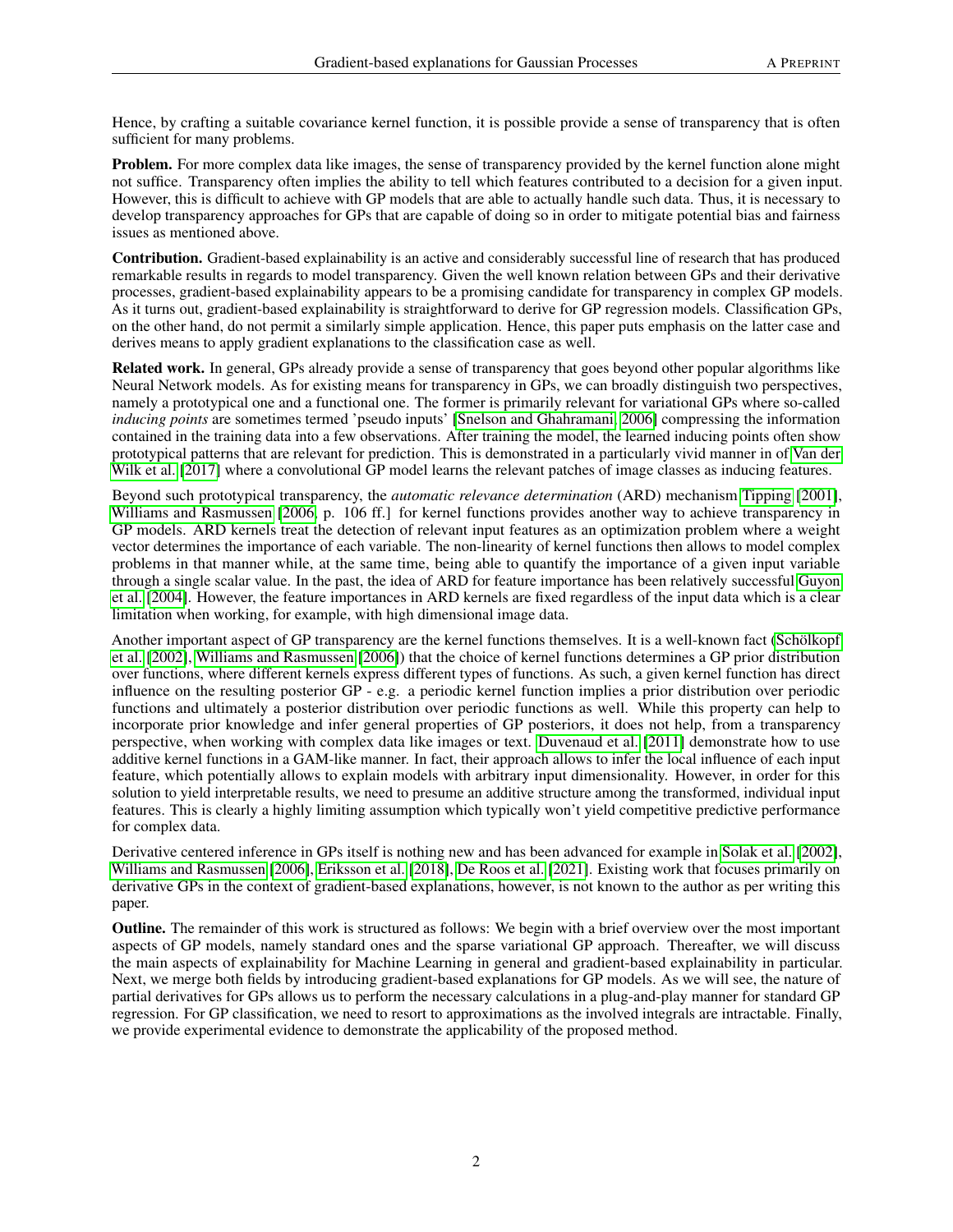#### 2 Gaussian Processes and sparse variational approximations

In this section, we briefly review the main types of GP models that are relevant to us. These methods are standard *Gaussian Process* regression models and *Sparse Variational Gaussian Processes* (SVGPs).

#### 2.1 Gaussian Process Regression

The building blocks of GPs, see [Rasmussen](#page-12-5) [\[2003\]](#page-12-5), are a prior distribution over functions,  $p(f)$ , and a likelihood  $p(y|f)$ . Using Bayes' law, we are interested in a posterior distribution  $p(f|y)$  obtained as

$$
p(f|y) = \frac{p(y|f)p(f)}{p(y)}.\tag{1}
$$

The prior distribution is a Gaussian Process, fully specified by a mean function  $m(\cdot): \mathcal{X} \mapsto \mathbb{R}$ , typically  $m(x) = 0$ , and covariance kernel function  $k(\cdot, \cdot) : \mathcal{X} \times \mathcal{X} \mapsto \mathbb{R}_0^+$ :

$$
f \sim \mathcal{GP}(m(\cdot), k(\cdot, \cdot))\tag{2}
$$

We assume the input domain for f to be a bounded subset of the real numbers,  $X \subset \mathbb{R}^K$ . A common choice for  $k(\cdot, \cdot)$ is the Squared exponential (SE) kernel

$$
k_{SE}(x, x') = \theta \cdot exp\left(-0.5\frac{||x - x'||^2}{l^2}\right)
$$
 (3)

where  $l \in \mathbb{R}$  and  $\theta > 0$ . Since our GP is an infinite dimensional object, a probability density does not exist. However, given that we only have a finite amount of data in practice, we also just need to deal with finite, Gaussian distributed marginals of f, evaluated at an  $N \times K$  input matrix  $X_N$ :

$$
f(X_N) := f_N \sim \mathcal{N}(m_N, K_{NN})
$$
\n(4)

where  $m_N$  denotes the evaluation of  $m(\cdot)$  at all  $X_N$  and  $K_{NN}$  denotes the positive semi-definite *Gram-Matrix*, obtained as  $K_{(ij)} = k(x_i, x_j)$ ,  $x_i$  the *i*-th row of  $X_N$ . From now on, we will match the finite dimensional evaluations of GPs, mean functions and kernel functions to their respective inputs via matching subscript indices - i.e. a GP f evaluated at input matrix  $X_R$  will be denoted as  $f_R$ . Kernel gram-matrices between two differing input sets, say  $X_N$  and  $X_R$ , will be denoted as  $K_{NR}$ . If no subscripts are shown, the respective functions are meant as being evaluated at a single, arbitrary input point. Subscripts in round brackets are used for indexing, e.g.  $X_{(i)}$  denotes the *i*-th row of matrix X,  $X_{(ij)}$  denotes the *i*-th element of the *j*-th column vector of X.

If  $m(x) = 0$  for any x and provided that  $p(y|f_N) = \prod_{i=1}^N \mathcal{N}(y_{(i)}|f_{(i)}, \sigma^2)$ , i.e. observations are i.i.d. univariate Gaussian conditioned on  $f_N$ , it is possible to directly calculate a corresponding posterior distribution for a matrix of unseen inputs,  $X_*,$  as

$$
p(f_*|y) = \mathcal{N}(f_*|\Lambda_{*N}y, K_{**} - \Lambda_{*N}(K_{NN} + I\sigma^2)^{-1}\Lambda_{*N}^T)
$$
\n(5)

where  $\Lambda_{*N} = K_{*N} (K_{NN} + I\sigma^2)^{-1}$ . *I* is the identity matrix with according dimension. To optimize model hyperparameters, one typically applies maximum likelihood optimization. Sometimes, Markov-Chain Monte Carlo (MCMC) methods are used as an alternative. Both approaches, however, don't scale well for larger datasets and a 'naive' implementation of GP regression will quickly become computationally infeasbile. As a result, a broad range of scalable GP methods has been developed over the years.

# 2.2 Sparse Variational Gaussian Processes

A popular, scalable approach to GP modeling are Sparse Variational Gaussian Processes (SVGPs) [\(Titsias](#page-12-6) [\[2009\]](#page-12-6), [Hensman et al.](#page-12-7) [\[2013,](#page-12-7) [2015a\]](#page-12-8)). SVGPs introduce a set of M so called inducing locations  $Z_M \subset \mathcal{X}$  and corresponding inducing variable  $f_M$ . A corresponding posterior distribution,  $p(f, f_M|y_N)$ , is then approximated through a variational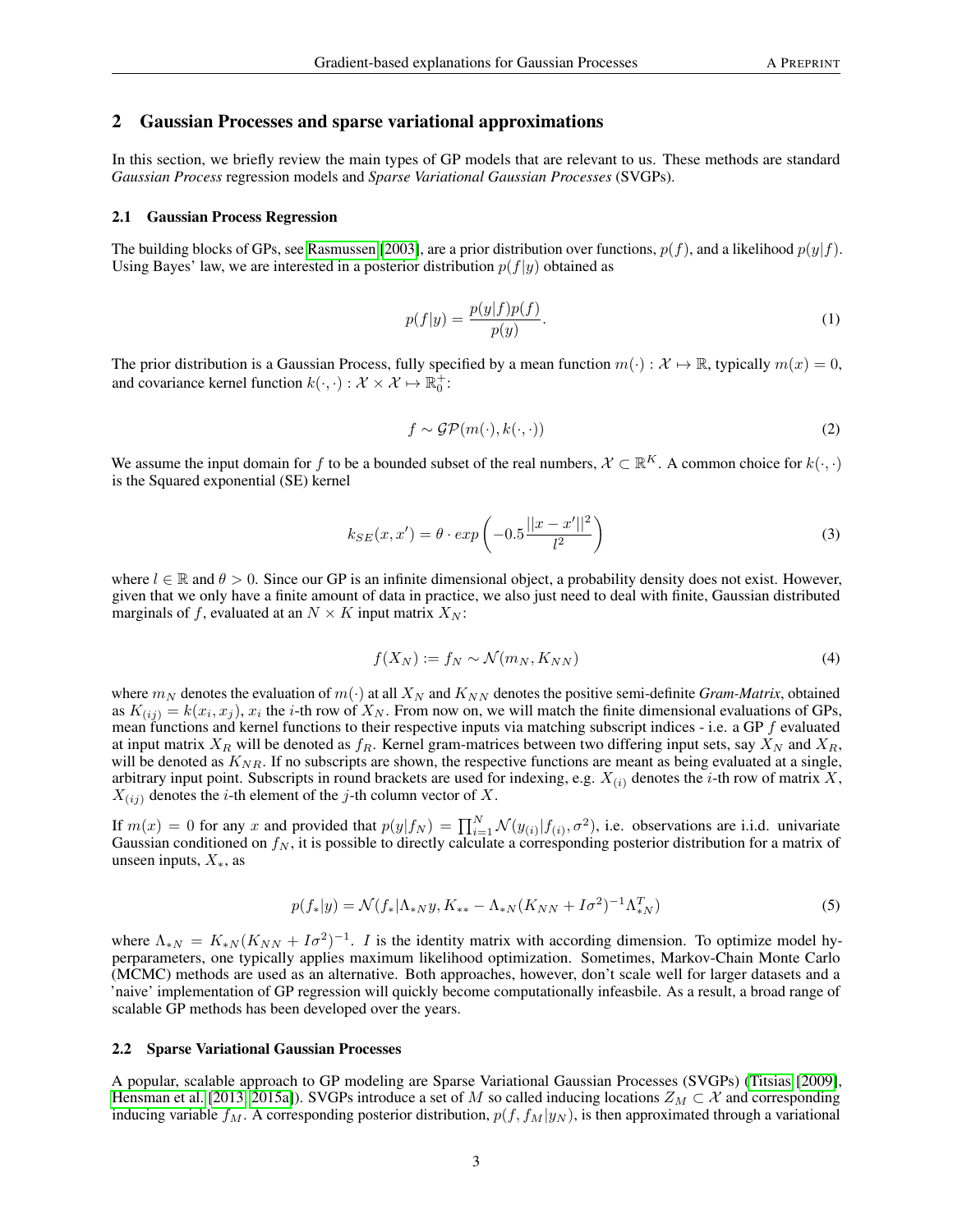<span id="page-3-2"></span>distribution  $q(f, f_M) = p(f|f_M)q(f_M)$  - usually  $q(f_M) = \mathcal{N}(f_M|a, S), S = LL^T$  - by maximizing the *evidence lower bound* (ELBO) with respect to model parameters, inducing locations and inducing variable:

$$
ELBO = \sum_{i=1}^{N} \mathbb{E}_{p(f|f_M)q(f_M)} \left[ \log p(y_{(i)}|f_{N(i)}) \right] - KL(q(f_M)||p(f_M)) \tag{6}
$$

where we obtain  $p(f_M)$  by evaluating the GP prior distribution at inducing locations  $Z_M$ . Following standard results for Gaussian random variables, it can also be shown that, for marginal  $f_*$ , evaluated at an arbitrary input matrix  $X_*$  and with  $\Lambda_{*M} = K_{*M}(K_{MM} - S)^{-1}$ , we have

$$
q(f_*) = \mathcal{N}(f_*|K_{*M}K_{MM}^{-1}a, K_{**} - \Lambda_{*M}(K_{MM} - S)\Lambda_{*M}^T)
$$
\n(7)

# 3 Post-hoc explainability via gradients

In this section, we will briefly discuss some relevant ideas from explainable Machine Learning. While the latter has become a considerably popular research topic, standard, widely accepted definitions are still lacking. Hence, we will rely the following definitions from [Montavon et al.](#page-12-9) [\[2018\]](#page-12-9) for the remainder of this paper:

Definition 1. An interpretation is the mapping of an abstract concept into a domain that the human can make sense of. An explanation is the collection of features of the interpretable domain, that have contributed for a given example to produce a decision.

Notice that the above definition of an explanation results in a binary rule of whether a given feature contributed to a model's decision or not. To accommodate the continuous nature of modern machine learning models, we extend the definition of an explanation as follows:

Definition 2. An explanation is the collection of features of the interpretable domain *and a quantification of their influence* for a given example to produce a decision.

<span id="page-3-0"></span>Under this extended definition, a linear model is a suitable explanatory model:

$$
y = \beta_0 + \sum_{k=1}^{K} \beta_k x_k \tag{8}
$$

Here, the  $x_k$  denote the 'features' as per our definition. Features could be, for example, pixels in an image, words in a sentence or a single row of feature columns in a tabular problem. The product  $\beta_k x_k$  then expresses the quantification of their influence. Notice that using  $\beta_k x_k$  instead of  $\beta_k$  alone as a quantifier of feature influence makes the definition robust to differently scaled  $x_k$ .

As the linear model is mostly not capable to deal with complex data like images in a satisfying manner, we typically resort to highly flexible models whose functional form we denote as  $f(\cdot)$ . For a given input vector x, with  $x = [x_1, ... x_K]$  the stacked features as in [\(8\)](#page-3-0), a prediction then is simply calculated as

$$
y = f(x). \tag{9}
$$

The resulting flexibility comes at the obvious loss of explainability in comparison to a linear model. Presuming that  $f(\cdot)$ is differentiable everywhere in  $X$ , one possible solution to regain explainability is achieved by a Taylor series expansion of  $f(\cdot)$  at a fixed input vector  $x_0$ , see for example [Simonyan et al.](#page-12-10) [\[2013\]](#page-12-10):

<span id="page-3-1"></span>
$$
f(x) \approx f(x_0) + [\nabla f(x_0)]^T \cdot (x - x_0) = C + [\nabla f(x_0)]^T \cdot x = C + \sum_{k=1}^K \frac{\partial f}{\partial x_{0,k}} \cdot x_k = \tilde{\beta}_0 + \sum_{k=1}^K \tilde{\beta}_k x_k
$$
(10)

where  $x_{0:k}$  denotes the k-th feature of  $x_0$ . The element-wise derivatives at  $x_0$  then take the role of the  $\beta_k$  in [\(8\)](#page-3-0). Locally, the product  $\tilde{\beta}_k \cdot x_k$  now takes the role of the total attribution of the m-th feature. As long as these features are within an interpretable domain as per Definition 1, [\(10\)](#page-3-1) provides an explanation of the underlying model for  $f(\cdot)$ . Since we are only interested in the influence of each feature and not an actual approximation of  $f(X)$  via [\(10\)](#page-3-1), we can ignore the  $\tilde{\beta}_0$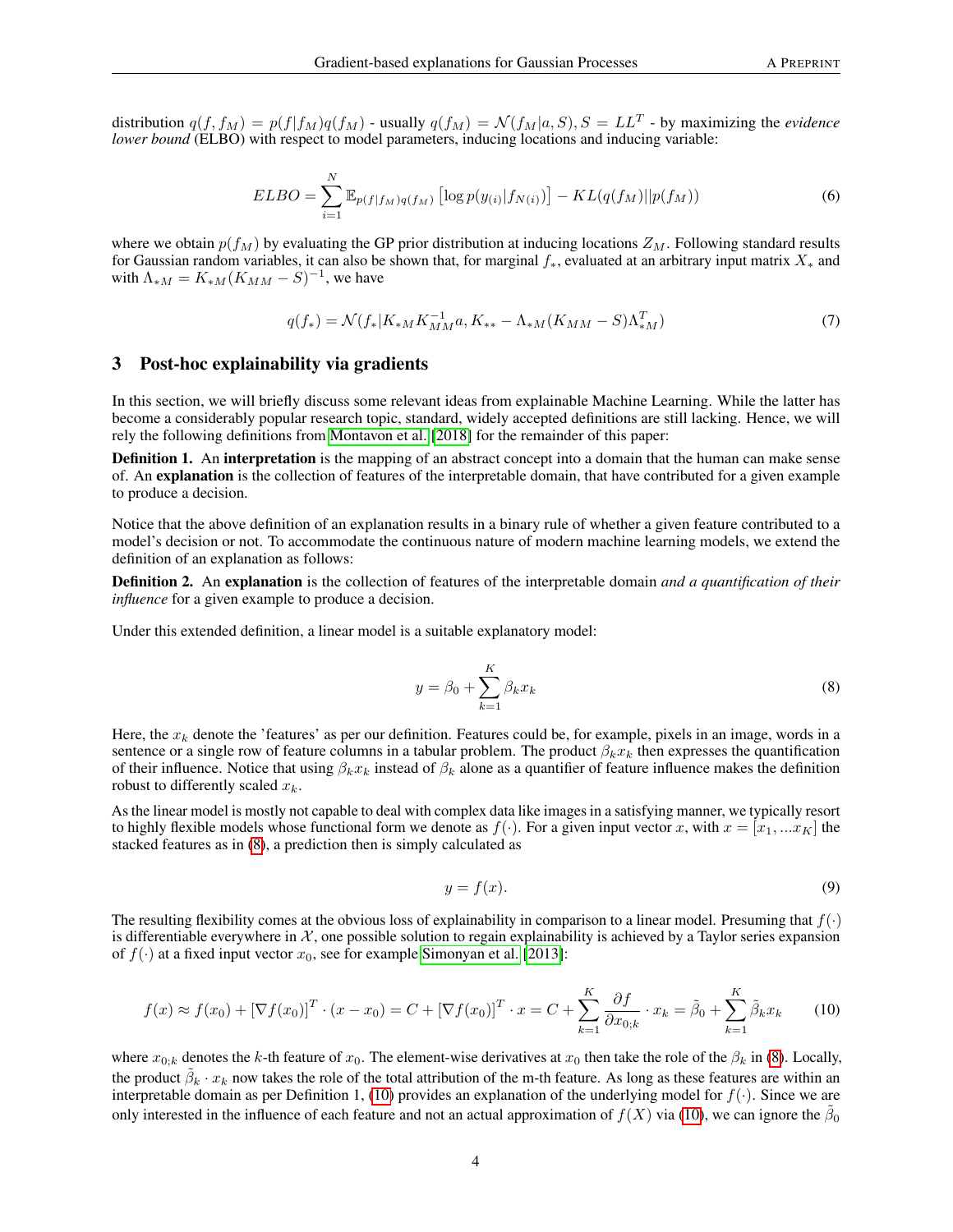term when interpreting [\(10\)](#page-3-1). Also,  $f(\cdot)$  obviously has to be differentiable everywhere with respect to each input feature. This is necessarily fulfilled by all gradient-optimized models like modern deep neural networks, but also by GP models with differentiable mean and kernel functions. While gradient-based explanations are only one possible option, the popularity of differentiable models and, mostly, cheap evaluations of gradients via automatic differentiation make them a highly suitable approach.

An important contribution to gradient-based explanations has been made by [Sundararajan et al.](#page-12-11) [\[2017\]](#page-12-11). The authors argue that the plain application of [\(10\)](#page-3-1) for explaining complex, differentiable models can lead to logical inconsistencies, when considering a baseline input:

- First, for an input that differs from the baseline in exactly one input feature, yet has the model predict a significantly different output, the respective feature should be given significant attribution as well. However, one can show that this does not necessarily happen with gradient-based explanations
- Second, two models that are architecturally different but predict the exact same output for the same input, should also have the exact same explanations. Again, this might not be the case when using gradient-based explanations

<span id="page-4-0"></span>As such behavior is rather illogical, the authors propose *integrated gradients* as an alternative that fulfills both of the above requirements. An integrated gradient is defined as

$$
IG_k(x) = (x_k - \tilde{x}_k) \int_0^1 \frac{\partial f(\tilde{x} + \alpha(x - \tilde{x}))}{\partial x_k} d\alpha.
$$
 (11)

<span id="page-4-1"></span>Since [\(11\)](#page-4-0) might be hard or impossible to calculate in closed form for a given target model, the integral is typically approximated by a Riemann sum:

$$
\hat{IG}_k(x) = (x_k - \tilde{x}_k) \frac{1}{G} \sum_{g=1}^G \frac{\partial f(\tilde{x} + \frac{g}{G}(x - \tilde{x}))}{\partial x_k} \tag{12}
$$

A common choice is  $\tilde{x} = 0$ , which simplifies [\(12\)](#page-4-1) to

$$
\hat{IG}_k(x) = x_k \cdot \frac{1}{G} \sum_{g=1}^G \frac{\partial f(\frac{g}{G}x)}{\partial x_k}.
$$
\n(13)

We will adopt this choice for the remainder of this paper.

Interestingly, both [\(11\)](#page-4-0) and [\(12\)](#page-4-1) are linear in the model function we want to explain. This is particularly convenient for GP models, since Gaussian random variables are closed under linear operations.

# 4 Gradient-based explainability for Gaussian Processes

With the ideas presented in the last subsection, the transfer of gradient based explanations to GP models is straightforward. Given a GP prior  $p(f)$ , we need to derive the posterior predictive distribution of the partial derivatives with respect to the function input:

$$
p\left(f^{\partial_k}|X,y\right) \tag{14}
$$

where  $f^{\partial_k} = \frac{\partial}{\partial x_k} f(x)$  and x denotes is an arbitrary input vector for which a gradient based explanation is to be generated. The respective posterior partial derivatives can then be plugged into either [\(10\)](#page-3-1) or [\(12\)](#page-4-1) to obtain a respective posterior distribution of a gradient-based explanations of f. We then obtain not only a 'point'-explanation as in gradient-based explanations of neural networks but a full distribution. This allows to also measure model uncertainty for the generated explanations in the same manner as Bayesian methods typically allow to quantify prediction uncertainty.

It is a well-known fact that GPs are closed under linear operations, i.e. applying any linear operator D on  $f \sim \mathcal{GP}$ yields another GP:  $D \circ f \sim \mathcal{GP}$ . This obviously includes the partial derivative operator,  $\frac{\partial}{\partial x_k}$ , i.e. the k-th partial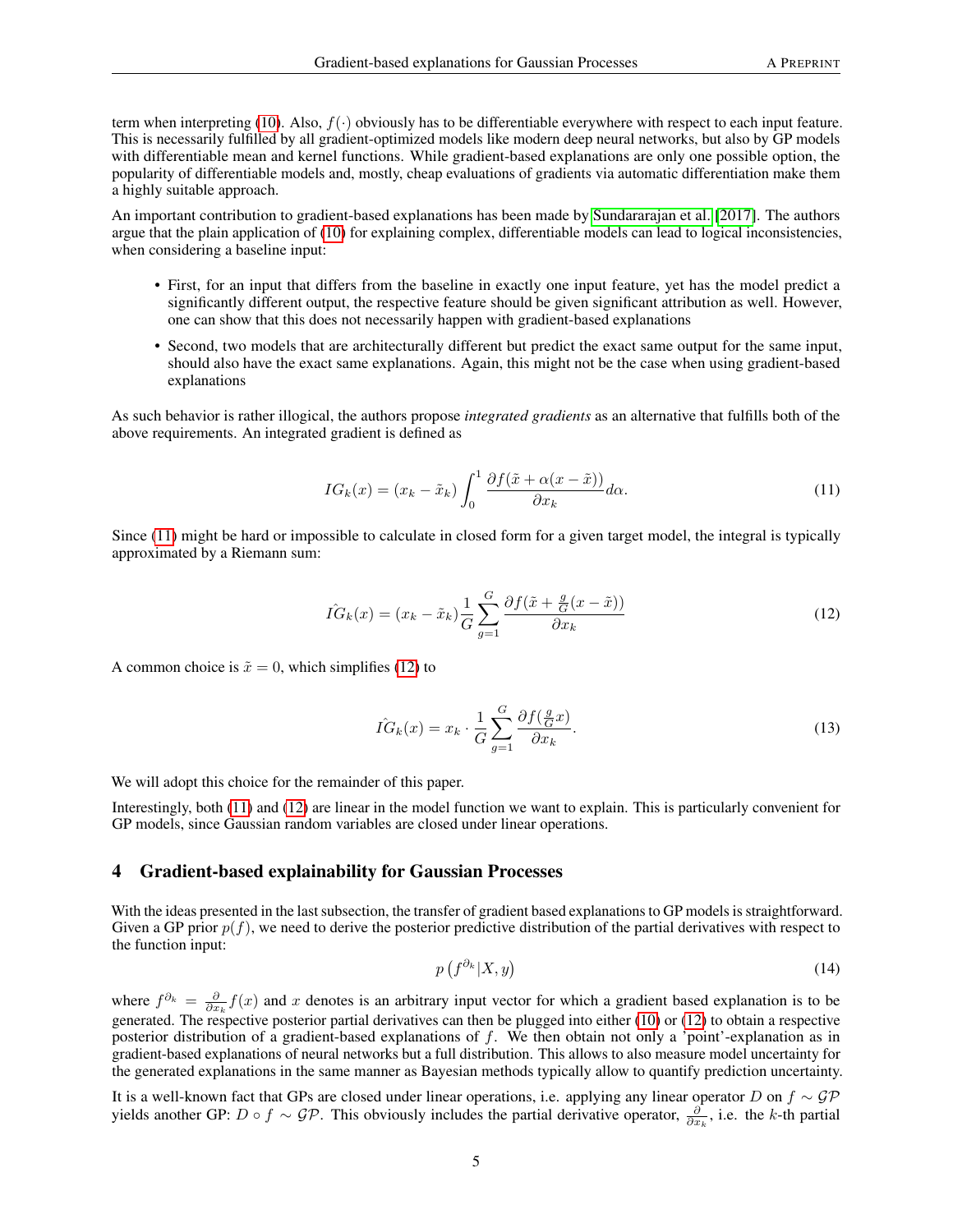derivative of f with respect to the k-th input. It is then straightforward to show, that, for the mean of  $f^{\partial_k} := \frac{\partial}{\partial x_k} f$ where  $f \sim \mathcal{GP}(m(\cdot), k(\cdot, \cdot))$ , the following holds:

$$
\mathbb{E}\left[f^{\partial_k}\right] = \mathbb{E}\left[\frac{\partial}{\partial x_k}f\right] = \frac{\partial}{\partial x_k}\mathbb{E}\left[f\right] = \frac{\partial}{\partial x_k}m(\cdot)
$$
\n(15)

by the linearity of the mean and the derivative operators. Similarly, we derive the covariance kernel  $k^{\partial_k \partial'_k}(\cdot,\cdot)$ corresponding to  $f^{\partial_k}$  as

$$
k^{\partial_k \partial'_k}(x, x')
$$
  
\n
$$
= Cov\left[\frac{\partial}{\partial x_k} f(x), \frac{\partial}{\partial x'_k} f(x')\right]
$$
  
\n
$$
= \mathbb{E}\left\{\left[\frac{\partial}{\partial x_k} f(x) - \mathbb{E}\left[\frac{\partial}{\partial x_k} f(x)\right]\right] \left[\frac{\partial}{\partial x_k} f(x') - \mathbb{E}\left[\frac{\partial}{\partial x'_k} f(x')\right]\right]\right\}
$$
  
\n
$$
= \mathbb{E}\left\{\frac{\partial}{\partial x_k} \frac{\partial}{\partial x'_k} [f(x) - \mathbb{E}[f(x)]] [f(x') - \mathbb{E}[f(x')]]\right\}
$$
  
\n
$$
= \frac{\partial}{\partial x_k} \frac{\partial}{\partial x'_k} \mathbb{E}[f(x) - \mathbb{E}[f(x)]] [f(x') - \mathbb{E}[f(x')]]
$$
  
\n
$$
= \frac{\partial}{\partial x_k} \frac{\partial}{\partial x'_k} Cov[f(x), f(x')]
$$
  
\n
$$
= \frac{\partial}{\partial x_k} \frac{\partial}{\partial x'_k} k(x, x')
$$

Hence, the mean and kernel function of a partial derivative GP are exactly the partial derivatives of the mean and kernel function of the corresponding GP. Finally, we can also derive the covariance between the underlying GP f and its partial derivative process as follows:

$$
Cov\left[\frac{\partial}{\partial x_k}f(x), f(x')\right] = Cov\left[f(x), \frac{\partial}{\partial x'_k}f(x')\right] = \frac{\partial}{\partial x_k}k(x, x')
$$
  
=  $\frac{\partial}{\partial x'_k}k(x, x')$  (via symmetry of kernel functions) (17)

<span id="page-5-1"></span>Notice that the dependency of two Gaussians is fully described by their covariance. Hence, evaluated at  $X_N$ , a GP and its partial derivative process follow a Multivariate Gaussian:

<span id="page-5-0"></span>
$$
p\left(\begin{bmatrix} f_N \\ f_{N}^{\partial_k} \end{bmatrix}\right) = \mathcal{N}\left(\begin{bmatrix} f_N \\ f_{N}^{\partial_k} \end{bmatrix} \begin{bmatrix} m_N \\ m_N^{\partial_k} \end{bmatrix}, \begin{bmatrix} K_{NN} & K_{NN}^{\partial_k} \\ K_{NN}^{\partial'_k} & K_{NN}^{\partial_k \partial'_k} \end{bmatrix}\right)
$$
(18)

<span id="page-5-2"></span>where  $K_{NN}^{\partial_k \partial_k'}$  denotes the kernel gram matrix corresponding to  $f_N^{\partial_k}$  at  $X_N$  and  $K_{NN}^{\partial_k}$ ,  $K_{NN}^{\partial_k'}$  denote the kernel gram matrices corresponding to the cross-covariance kernels as defined in [\(17\)](#page-5-0). Using [\(18\)](#page-5-1), it is also straightforward to derive the relation between a GP model with Gaussian likelihood and corresponding functional derivatives:

$$
p\left(\begin{bmatrix} y_N \\ f_N^{\partial_k} \end{bmatrix}\right) = \mathcal{N}\left(\begin{bmatrix} y_N \\ f_N^{\partial_k} \end{bmatrix} \begin{bmatrix} m_N \\ m_N^{\partial_k} \end{bmatrix}, \begin{bmatrix} K_{NN} + I\sigma^2 & K_{NN}^{\partial_k} \\ K_{NN}^{\partial_k'} & K_{NN}^{\partial_k \partial_k'} \end{bmatrix}\right)
$$
(19)

Under [\(19\)](#page-5-2), we obtain for the posterior derivative process:

$$
p(f_*^{\partial_k}|X_N, y_N) = \mathcal{N}\left(f_*^{\partial_k}|m_*^{\partial_k} + \Lambda_{*N}^{\partial_k}(y - m_N), K_{**}^{\partial_k \partial'_k} - \Lambda_{*N}^{\partial_k}(K_{NN} + I\sigma^2)\Lambda_{N*}^{\partial'_k}\right).
$$
 (20)

where  $\Lambda_{*N}^{\partial_k} = K_{*N}^{\partial_k} (K_{NN} + I\sigma^2)^{-1}, \Lambda_{N*}^{\partial'_k} = (K_{NN} + I\sigma^2)^{-1} K_{N*}^{\partial'_k}$ . At closer inspection, it becomes clear that the posterior derivative process is derived similarly to the target process. In fact, after optimizing the respective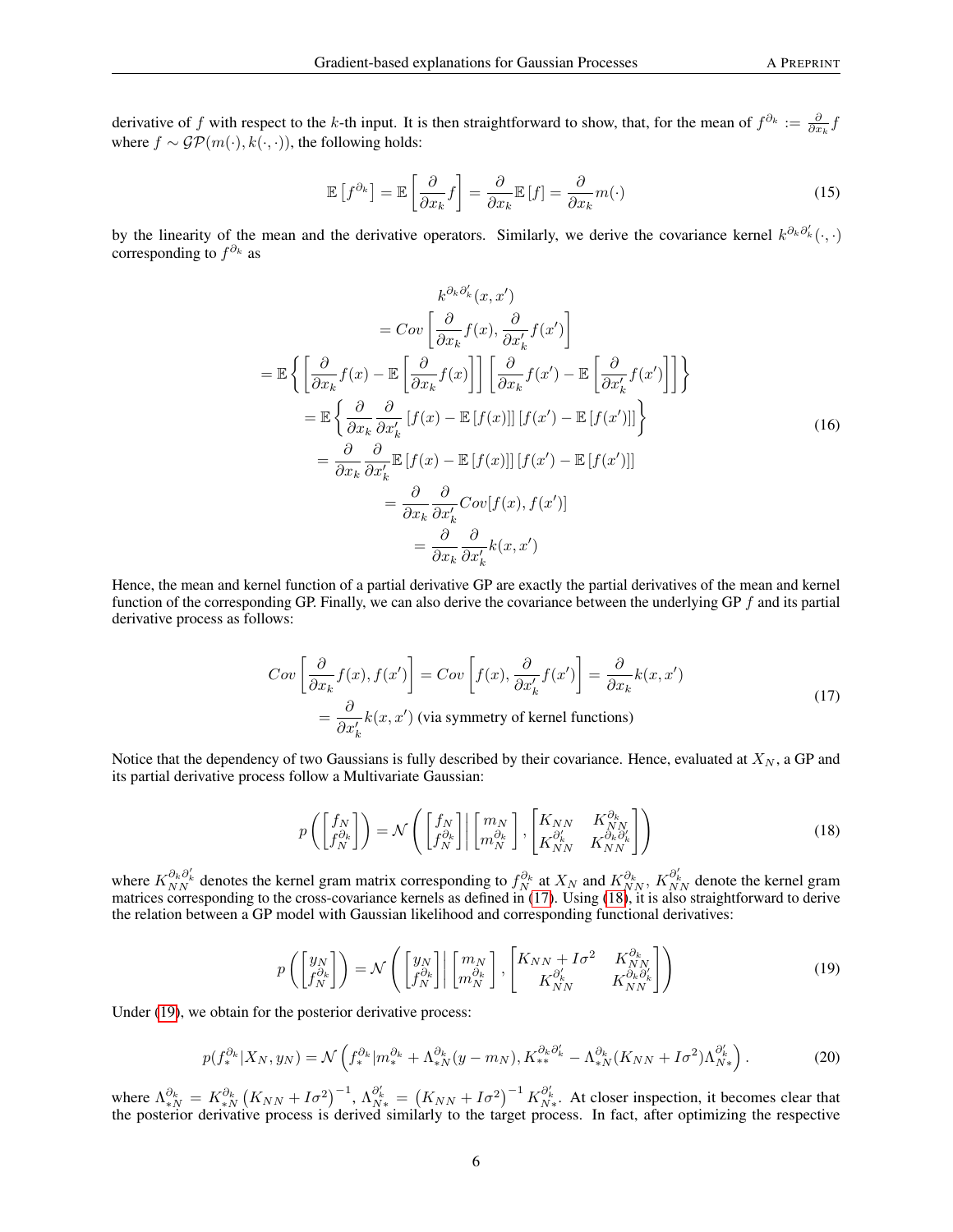hyperparameters, a mere exchange of kernel matrices suffices to derive the posterior derivative processes and, consequently, posterior explanations. We can now easily apply the same principle to SVGPs and derive the following:

Proposition 1. Let  $f \sim \mathcal{GP}(m(\cdot), k(\cdot, \cdot))$  and  $f^{\partial_k}$  its corresponding k-th partial-derivative process. Let, additionally,  $q(f_*,f_*^{\partial_k})=\int p(f_*,f_*^{\partial_k}|u_M)q(u_M)du$  be the joint variational process of both processes and  $q(u_M)=\mathcal{N}(u_M|a,S)$ *the variational inducing variable corresponding to* f at inducing locations  $Z_M$ . It then follows that

<span id="page-6-0"></span>
$$
q(f_{*}^{\partial_{k}}) = \int \int p(f_{*}, f_{*}^{\partial_{k}} | u_{M}) q(u_{M}) du_{M} df_{*}
$$
  
\n
$$
= \mathcal{N}(f_{N}^{\partial_{k}} | m_{*}^{\partial_{k}} + K_{*M}^{\partial_{k}} K_{MM}^{-1}(a - m_{M}), K_{**} - \tilde{\Lambda}_{*M}^{\partial_{k}} (K_{MM} - S) \tilde{\Lambda}_{M*}^{\partial_{k}^{\prime}})
$$
  
\nwhere  $\Lambda_{*M}^{\partial_{k}} = K_{*M}^{\partial_{k}} (K_{MM} - S)^{-1}, \Lambda_{M*}^{\partial_{k}^{\prime}} = (K_{MM} - S)^{-1} K_{M*}^{\partial_{k}^{\prime}}.$  (21)

This result follows from a trivial adjustment of the standard SVGP derivation by plugging in the respective derivative kernel matrices. The exact proof can be found in the appendix. Denote, from now on, by  $\tilde{m}^\partial(x)$  the evaluation of the posterior mean function in [\(21\)](#page-6-0) at x and by  $\tilde{k}^{\partial_k}(x, x')$  the evaluation of the respective covariance function at  $x, x'$ , i.e.  $\tilde{k}^{\partial_k}(x,x') = K_{xx'} - \tilde{\Lambda}^{\partial_k}_{xM}(K_{MM} - S)\tilde{\Lambda}^{\partial_k'}_{Mx'}$ 

Conveniently, nothing changes for the training procedures of neither the SVGP nor the plain GP. Both models can still be trained by maximizing the log-likelihood function or the ELBO. Afterwards, we only need to plug-in the corresponding matrices and evaluate the results at some target input. In order to calculate the posterior derivative processes for all  $K$  features, we simply need to repeat the process  $K$  times. Presuming that one is usually not interested in the interaction between explanations for different features or explanations between different inputs, we can treat each derivative process separately.

<span id="page-6-1"></span>Finally, by exploiting the linearity in [\(12\)](#page-4-1), we can derive an approximation for the integrated gradient of an SVGP model as

$$
\hat{IG}_k(x) \sim \mathcal{N}\left(x^{(k)} \frac{1}{G} \sum_{g=1}^G \tilde{m}_G^{\partial_k}(x), x^{(k)} [1/G]^T \tilde{K}_G^{\partial_k}(x) [1/G] x^{(k)}\right)
$$
\n(22)

Here,  $\tilde{m}_G^{\partial_k}(\cdot)$  and  $\tilde{K}_G^{\partial_k}(x)$  denote the evaluation of the posterior mean and covariance functions in [\(21\)](#page-6-0) at  $\frac{g}{G} \cdot x$ ,  $g =$ 1, ..., G. [1/G] is a vector of size G filled with  $\frac{1}{G}$ . The exact steps for deriving [\(22\)](#page-6-1) are shown in the appendix.

Clearly, the approximation for standard GPs follows the same logic. Given that the theoretical integrated gradient in [\(11\)](#page-4-0) would be linear in the GP as well, one might consider solving for the resulting integral GP. However, this would require us to solve a double integral of the respective kernel function which is tedious at best and impossible at worst. In the end, interesting kernel functions like the Squared Exponential Kernel would require approximated integration anyway [Hendriks et al.](#page-12-12) [\[2018\]](#page-12-12), so there is not much difference in starting directly with an approximation for the integrated gradient.

The results derived so far allow us to construct explanations for GPs and SVGPs as long as the corresponding kernel function is differentiable with respect to the input and as long as the model uses a Gaussian likelihood function. While the former is not of much concern - most popular kernel functions fulfill the differentiability requirement - the latter is a major limitation.

#### 5 Explanations for Gaussian Process classifiers

<span id="page-6-2"></span>Many machine learning problems are concerned with classification of complex input data and thus won't fall under the premise of a Gaussian likelihood. Hence, this section considers the case of GP classification and provides results that allow for comparable post-hoc explanations as in the Gaussian case. We consider both binary and multivariate classification. Regarding the former, one typically considers a Bernoulli likelihood for observations and, in addition, a so-called *inverse-link function*  $g : \mathbb{R} \to (0, 1)$ . The inverse-link function maps the GP to the domain of the Bernoulli target parameter. Hence, for a single data-point, we have

$$
p(y|f) = \mathcal{B}(y|g(f)) = g(f)^y \cdot (1 - g(f))^{(1-y)} \tag{23}
$$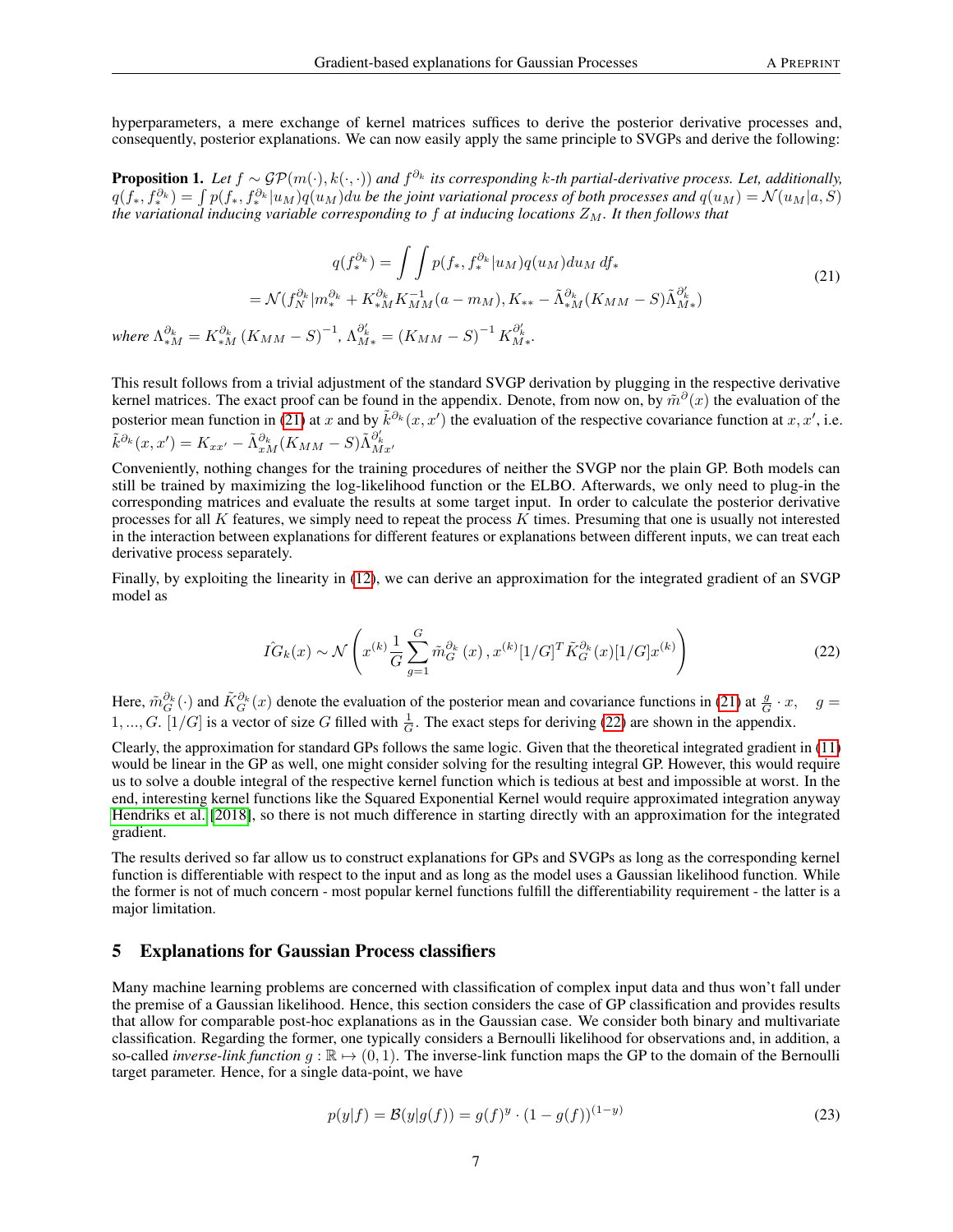While there exist several reasonable choices for  $q(\cdot)$ , we will use the sigmoid function,  $\sigma(\cdot)$ , as an inverse-link with

$$
\sigma(f) = \frac{1}{1 + \exp(-f)}
$$
\n(24)

Clearly, binary classification with GPs results in non-trivial inference. Training of and predicting with the respective model requires some form of approximation, as elaborated, for example, in [Williams and Rasmussen](#page-11-3) [\[2006,](#page-11-3) p. 40 ff.], [Hensman et al.](#page-12-13) [\[2015b\]](#page-12-13).

For C-variate classification we proceed as follows: Presume C independent GPs,  $f_1, ..., f_C^2$  $f_1, ..., f_C^2$  and a softmax activation function whose  $c$ -th output variable is defined as

$$
S\left(f_{1},...,f_{C}\right)_{(c)} = \frac{exp(f_{c})}{\sum_{j=1}^{C} exp(f_{j})}.
$$
\n(25)

<span id="page-7-1"></span>The corresponding model likelihood is then defined as a categorical distribution with softmax inverse-link, i.e.

$$
p(y|f_1, ..., f_C) = Cat(y|S(f_1, ..., f_C)) = \prod_{c=1}^{C} S(f_1, ..., f_C)_{(c)}^{y_{(c)}}
$$
\n(26)

Here,  $y_{(c)}$  denotes the dummy-encoded realization of y, i.e. if  $y = j$ , we have  $y_{(c=j)} = 1$  and  $y_{(c \neq j)} = 0$ . As in the binary case, inference under [\(26\)](#page-7-1) is analytically intractable. In both cases, using SVGPs reduces the problem to an expectation with respect to the corresponding variational GP(s). This can easily be seen by replacing the likelihood term in [\(6\)](#page-3-2) with either [\(23\)](#page-6-2) or [\(26\)](#page-7-1). To optimize the resulting ELBO, Monte-Carlo (MC) integration and the reparameterization trick as explained in [Kingma and Welling](#page-12-14) [\[2013\]](#page-12-14) can be used to estimate the analytically intractable mean. The most attractive property of the latter is its straightforward implementation and application. While the MC mean-estimator can suffer from large variance, it is usually sufficient to achieve acceptable performance for the corresponding GP model.

<span id="page-7-2"></span>Concerning the question of explainability of a binary GP classifier with Bernoulli likelihood, the most natural question to ask is *how does input*  $x_k$  *affect the predicted probability of a given class*?. Given an SVGP, this is with respect to the GP variational posterior process,  $\hat{f}$ . From the perspective of gradient-based explainability, we can now answer the question of explainability as follows, using the chain-rule for derivatives:

$$
\frac{\partial}{\partial x_k} \sigma(\tilde{f}(x)) = \sigma'(\tilde{f}(x)) \cdot \tilde{f}^{\partial_k}(x). \tag{27}
$$

<span id="page-7-3"></span>For multivariate classification, one can ask *how does the* k*-th input feature affect the class probability for the* c*-th class in the model?*. Formally, we need the derivative of the  $c$ -th posterior GP with respect to the  $k$ -th input feature. Again, via the chain rule:

$$
\frac{\partial}{\partial x_k} S(\tilde{f}_1(x), ..., \tilde{f}_C(x))_{(c)}
$$
\n
$$
= S(\tilde{f}_1(x), ..., \tilde{f}_C(x))_{(c)} \cdot \tilde{f}_c^{\partial_k}(x) - S(\tilde{f}_1(x), ..., \tilde{f}_C(x))_{(c)} \cdot \frac{\sum_{j=1}^C exp(\tilde{f}_j(x)) \cdot \tilde{f}_j^{\partial_k}(x)}{\sum_{j=1}^C exp(\tilde{f}_j(x))}
$$
\n(28)

For both, binary and multivariate classifcation, we would ideally want to obtain the full distributions implied by [\(27\)](#page-7-2) and [\(28\)](#page-7-3) just as we were able to do in the Gaussian likelihood case. Unfortunately, this is analytically intractable and we need to work around this issue. While the reparameterization trick could be applied to sample from the respective distriubtion, high dimensional input data make this approach a tedious and slow one.

<span id="page-7-4"></span>As an alternative, we shift attention from the full explanatory distribution to the mean explanation:

$$
\mathbb{E}\left[\sigma'(\tilde{f})\cdot\tilde{f}^{\partial_k}\right]
$$
 (29)

<span id="page-7-0"></span><sup>&</sup>lt;sup>2</sup>the difference between these GPs and evaluations of GPs, e.g.  $f_N$ , will be clear from context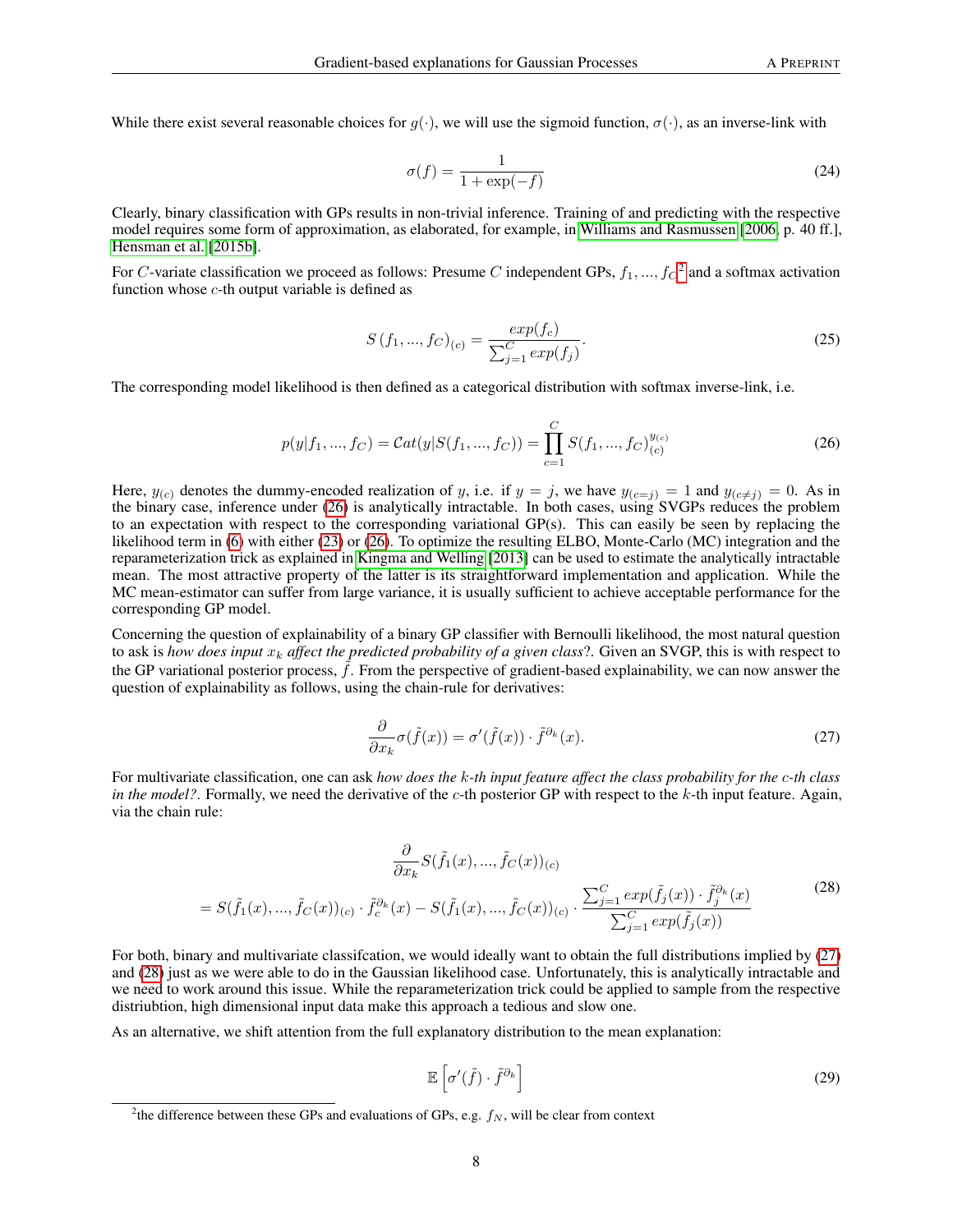<span id="page-8-3"></span>and

$$
\mathbb{E}\left[S(f_1(x),...,f_C(x))_{(c)}\cdot f_c^{\partial_k}(x) - S(f_1(x),...,f_C(x))_{(c)}\cdot \frac{\sum_{j=1}^C exp(f_j(x))\cdot f_j^{\partial_k}(x)}{\sum_{j=1}^C exp(f_j(x))}\right].
$$
 (30)

These quantities can be estimated by a Taylor approximation around the mean. A crucial result for this approximation in our setting is the following:

<span id="page-8-5"></span>**Proposition 2.** Let  $\bar{X}$  denote a  $C + 1$ -dimensional Gaussian random vector. Fix X and Y, where Y is an arbitrary *element of*  $\bar{X}$  *and*  $X$  *denotes the remaining elements of*  $\bar{X}$  *without* Y. Denote by  $\mu_X$ ,  $\mu_Y$  *the mean vector and mean scalar of* X and Y, by  $\Sigma_X$  the covariance matrix of X and by  $\Sigma_{YX}$  the transposed vector of covariances between Y *and each element of* X*.*

Then, for a function  $g : \mathbb{R}^C \mapsto A \subseteq \mathbb{R}$ , with  $g$  continuous and  $A$  bounded, it follows that

$$
\mathbb{E}[g(X) \cdot Y] = \mathbb{E}[g(X) \cdot (\mu_Y + \Sigma_{YX} \Sigma_X^{-1} (X - \mu_X))]
$$

<span id="page-8-0"></span>This result is a direct consequence of the law of total expectation

$$
\mathbb{E}\left[g(X)\cdot Y\right] = \mathbb{E}\left[\mathbb{E}[(g(X)\cdot Y)|X]\right] = \mathbb{E}\left[g(X)\cdot \mathbb{E}[Y|X]\right].\tag{31}
$$

<span id="page-8-1"></span>Applying the standard formula for conditionalizing correlated Gaussian random variables together with [\(31\)](#page-8-0), we get the above proposition. As  $\tilde{f}$  and  $\tilde{f}^{\partial_k}$  are correlated Gaussians as well, we can reduce the binary classification case in [\(29\)](#page-7-4) to depend only on a single random variable:

$$
\mathbb{E}\left[\sigma'(\tilde{f}(x))\cdot\tilde{f}(x)^{\partial_k}\right] = \mathbb{E}\left[\sigma'(\tilde{f}(x))\cdot\left(\tilde{m}^{\partial_k}(x) + \frac{\tilde{k}^{\partial_k}(x,x)}{\tilde{k}(x,x)}(\tilde{f}(x) - \tilde{m}(x))\right)\right]
$$
(32)

It should be clear that the mean and kernel functions in [\(32\)](#page-8-1) refer to the respective elements of the posterior process. Now, treating the non-random functions of x as constants, we can treat the whole right-hand side of  $(32)$  as a function  $h(f)$ . This again allows us to perform a second-order Taylor approximation around the mean. To simplify notation, we leave out x in all functions that depend on it and write  $\tilde{s}^2 = \mathbb{V}ar \left[ \tilde{f}(x) \right]$ . This yields the following result:

$$
\mathbb{E}\left[\sigma'(\tilde{f})\cdot\tilde{f}^{\partial_k}\right] \approx \sigma'(\tilde{f})\tilde{m}^{\partial_k} + \frac{\tilde{s}^2}{2}\left\{\sigma'''(\tilde{f})\left[\tilde{m}^{\partial_k} + \frac{\tilde{k}^{\partial_k}}{\tilde{k}}\right] + 2\frac{\tilde{k}^{\partial_k}}{\tilde{k}}\sigma''(\tilde{f})\right\} \tag{33}
$$

<span id="page-8-2"></span>The derivation of  $(33)$  can be found in the appendix. Notice that the *n*-th derivative of the sigmoid function evaluated at  $x, \sigma^{(n)}(x)$ , can be calculated recursively via

$$
\sigma^{(n)}(x) = \sum_{k=1}^{n+1} (-1)^{k+1} (k-1)! \cdot Stir(n+1,k) \sigma^{(k)}(x)
$$
\n(34)

where  $Stir(\cdot, \cdot)$  denotes the Stirling Number of the Second Kind [\(Minai and Williams](#page-12-15) [\[1993\]](#page-12-15)).

<span id="page-8-4"></span>For C-ary classification, the corresponding Taylor-series approximation is more complex but follows the same principles as the binary case. Applying Proposition 2 to [\(30\)](#page-8-3), we obtain:

$$
\mathbb{E}\left[S(\tilde{f}_1, ..., \tilde{f}_C)_{(c)} \cdot \tilde{f}_c^{\partial_k} - S(\tilde{f}_1, ..., \tilde{f}_C)_{(c)} \cdot \frac{\sum_{j=1}^C exp(\tilde{f}_j) \cdot \tilde{f}_j^{\partial_k}}{\sum_{j=1}^C exp(\tilde{f}_j)}\right]
$$
\n
$$
= \mathbb{E}\left[\tilde{S}_{(c)} \cdot \left\{m_c^{\partial_k} + \sum_{\tilde{f}\tilde{f}_c^{\partial_k}} \sum_{\tilde{f}}^{-1} \left(\tilde{f} - m_{\tilde{f}}\right)\right\}\right] - \sum_{j=1}^C \mathbb{E}\left[\tilde{S}_{(jc)} \cdot \left\{m_j^{\partial_k} + \sum_{\tilde{f}\tilde{f}_j^{\partial_k}} \sum_{\tilde{f}}^{-1} \left(\tilde{f} - m_{\tilde{f}}\right)\right\}\right]
$$
\n
$$
=:\mathbb{E}\left[\kappa(\tilde{f}_1, ..., \tilde{f}_C)\right]
$$
\n(35)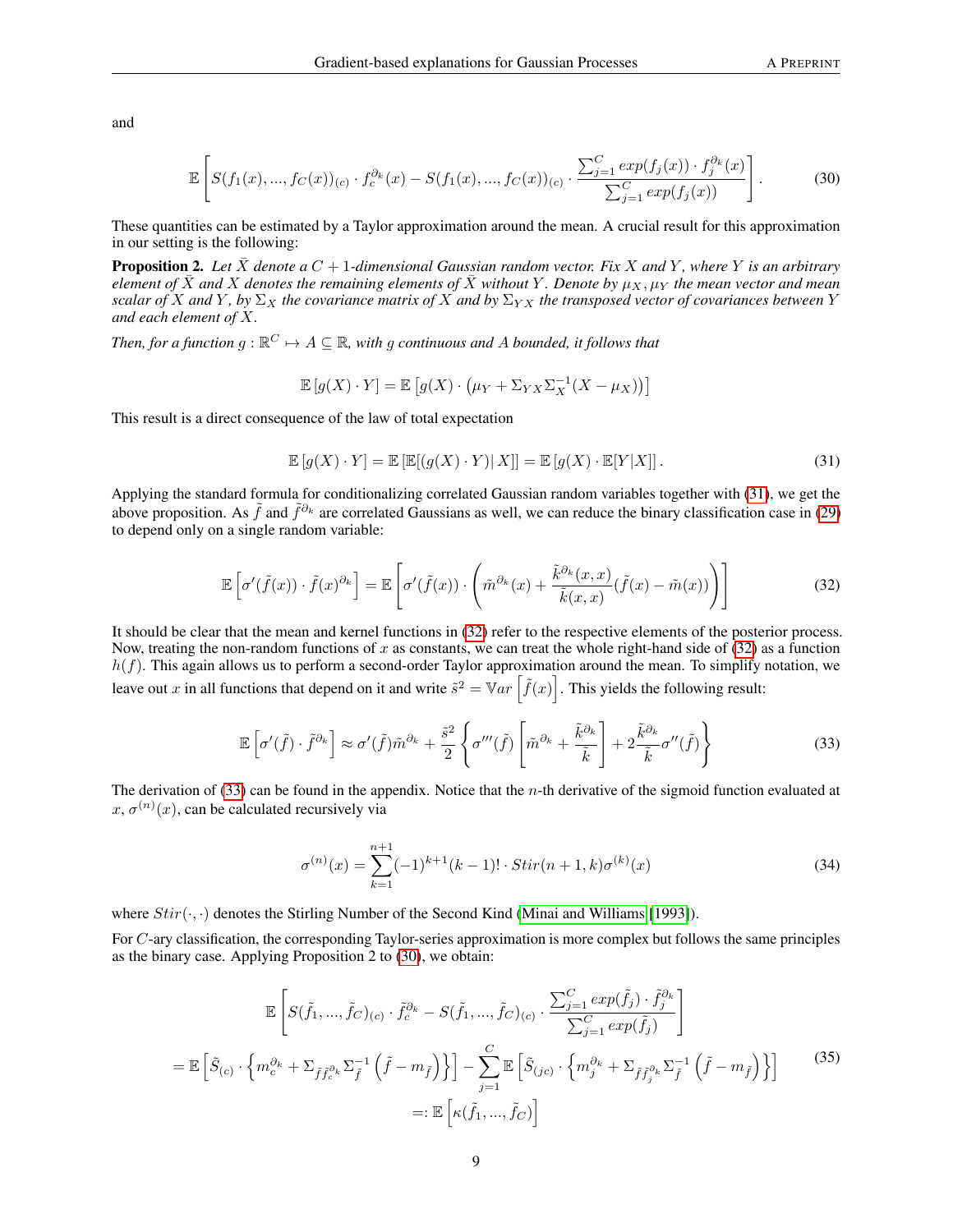where  $\tilde{f} = \left[\tilde{f}_1, ..., \tilde{f}_C\right]^T$ ,  $m_{\tilde{f}} = \left[\mathbb{E}[\tilde{f}_1], ..., \mathbb{E}[\tilde{f}_C]\right]^T$ ,  $\tilde{S}_{(c)} = S(\tilde{f}_1, ..., \tilde{f}_C)_{(c)},$   $\tilde{S}_{(jc)} = \tilde{S}_{(c)} \cdot \frac{exp(\tilde{f}_j)}{\sum_{i=1}^{C} exp(\tilde{f}_i)}$  $\frac{exp\left( f_{j}\right) }{\sum_{j=1}^{C}exp\left( \tilde{f}_{j}\right) },$   $\sum_{\tilde{f}\tilde{f}_{j}^{\partial_{k}}}$ denotes the transposed vector of covariances betweeen  $\tilde{f}^{\partial_k}$  and the elements of  $\tilde{f}$  and  $\Sigma_{\tilde{f}}$  denotes the covariance matrix amongst the elements of  $\tilde{f}$ . We can simplify [\(35\)](#page-8-4) further due to the facts that

- 1.  $\Sigma_{\tilde{t}}$  is diagonal by the independence construction of the processes
- 2.  $\Sigma_{\tilde{f}^{\partial_k}}$  is zero everywhere except for the j-th element, which denotes the covariance between  $\tilde{f}_j$  and  $\tilde{f}^{\partial_k}_j$ . This is, again, due to the fact that the  $\tilde{f}_j$  are independent of each other and therefore  $\tilde{f}_j^{\partial_k}$  is also independent of all processes, except  $f_j$ .

<span id="page-9-0"></span>This results in the simplification

$$
\mathbb{E}\left[\kappa(\tilde{f}_1,...,\tilde{f}_C)\right]
$$

$$
= \mathbb{E}\left[\tilde{S}_{(c)}\cdot\left\{\tilde{m}_c^{\partial_k} + \frac{\tilde{k}_c^{\partial_k}(x,x)}{\tilde{k}_c(x,x)}\left(\tilde{f}_c - \tilde{m}_c\right)\right\}\right] - \sum_{j=1}^C \mathbb{E}\left[\tilde{S}_{(jc)}\cdot\left\{\tilde{m}_j^{\partial_k} + \frac{\tilde{k}_j^{\partial_k}(x,x)}{\tilde{k}_j(x,x)}\left(\tilde{f}_j - \tilde{m}_j\right)\right\}\right]
$$
(36)

<span id="page-9-2"></span>Treating  $(36)$  as the mean of a function of the posterior processes evaluated at some given x, we can approximate the mean via multivariate Taylor-series expansion:

$$
\mathbb{E}\left[\kappa(\tilde{f}_1, ..., \tilde{f}_C)\right] \approx \kappa(\tilde{m}_1, ..., \tilde{m}_C) + \frac{1}{2} \sum_{i=1}^C H_{\kappa}(\tilde{m}_1, ..., \tilde{m}_C)_{(ii)} \Sigma_{\tilde{f}(ii)}
$$
(37)

where  $H_{\kappa}(\cdot, \ldots, \cdot)$  denotes the Hessian of  $\kappa(\cdot, \ldots, \cdot)$ . As the Hessian of the target function is, presumably, hard to derive and handle in closed form, we will rely on Automatic Differentiation to evaluate it at the respective posterior means. Using the above approximation for the mean, we can also approximate the mean of the integrated gradient by evaluating the respective formulas at the Riemann sum elements.

# 6 Experiments

To validate the soundness of the proposed approach, the methods discussed above were applied on both a regression and a classification problem. As we are primarily concerned with the explanations generated by the model, the focus of this section is not predictive performance but rather quality and soundness of the generated explanations. The exact implementation details for this section can be found in Appendix B. Also, the code for the experiments can be found at <https://github.com/SaremS/ExplainableGPs>.

For regression, the Boston Housing dataset was used. The data consists of 13 variables concerning characteristics of neighborhoods in Boston, Massachusetts (see Appendix B for a full description). The target variable is median household value in the respective neighborhood. A SVGP model as described in section 2.2 was fitted on the standardized data. Afterwards, the IG posterior explanations [\(22\)](#page-6-1) were generated for each input. Figure [1](#page-9-1) and Figure [2](#page-10-0) show mean and variance of the posterior explanations averaged over all observations.



<span id="page-9-1"></span>Figure 1: Average mean of integrated gradients for the Boston Housing regression dataset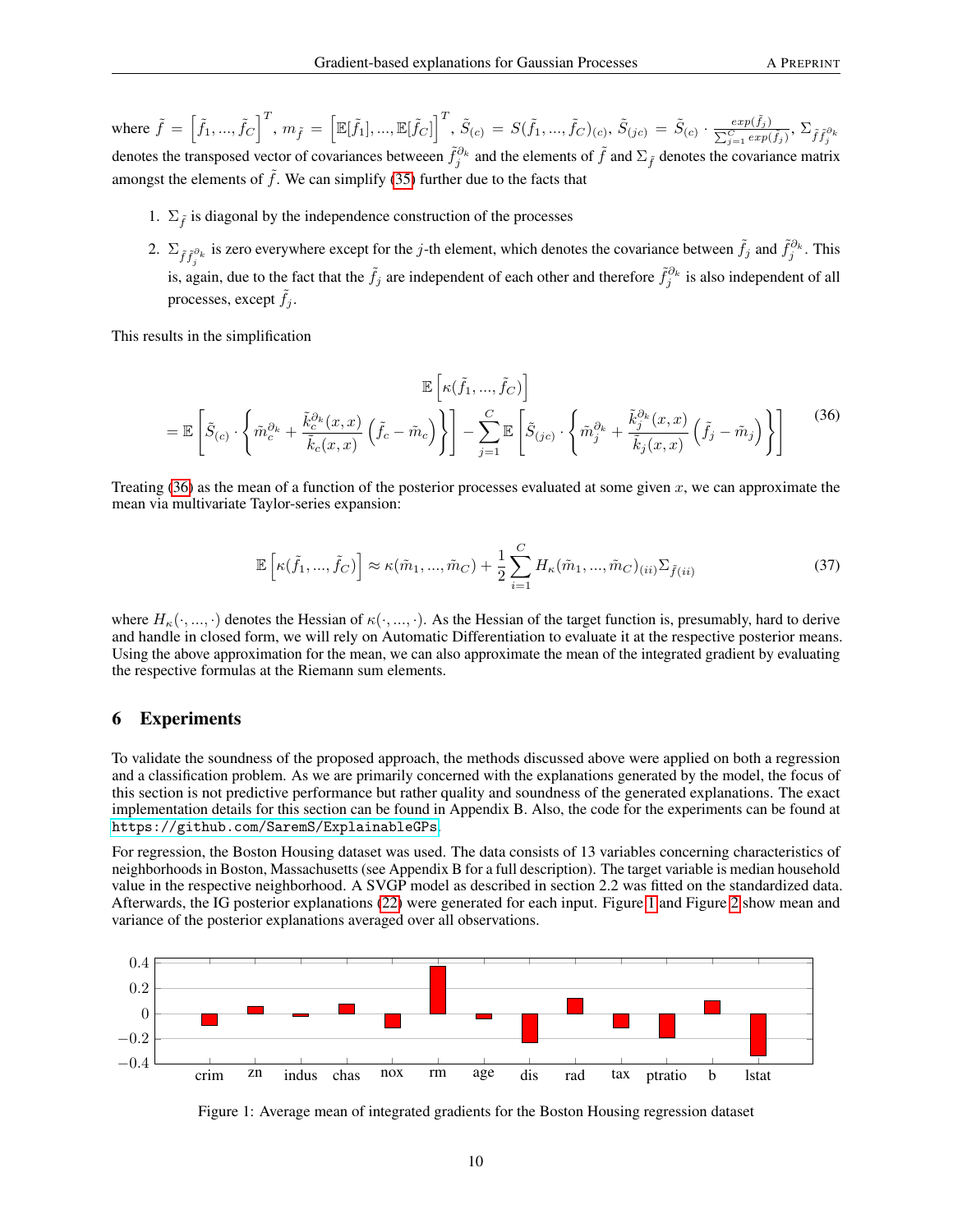

<span id="page-10-0"></span>Figure 2: Average variance ('uncertainty') of integrated gradients for the Boston Housing regression dataset

Regarding the mean posterior explanations, the outcome appears reasonable from the perspective of a layman in real estate valuation: The main positive driver of median house value is, according to the model explanations, average number of rooms per dwelling (rm). On the other hand, the main negative driver is the amount of lower social status population (lstat).

Variance of the posterior explanations is fairly low on average. This does likely not indicate low absolute uncertainty about the explanations in general but rather a consequence of the general underestimation of model uncertainty by SVGP models in general [\(Jankowiak et al.](#page-12-16) [\[2020\]](#page-12-16)). However, if one presumes that the underestimation of uncertainty is constant across all variables, the variances could still be used to examine relative uncertainty among explanations for different variables.

For classification, the MNIST dataset was used and reduced to a two-class classification problem by using only digits *0* and *1*. This allowed to directly compare the explanations produced by the actual binary classification GP with sigmoid activation and a two-class multiclass GP with softmax activation. Both models were fitted by estimating the Bernoulli and Multiclass likelihoods via MC-integration.

In order to evaluate the explanations, four digits (Figure [3\)](#page-10-1) were chosen. From the explanation images (Figure [4](#page-10-2) for binary and Figure [5](#page-11-5) for two-class classification), one can hypothesize that the models classify the inputs based on whether the center of the image is colored white or not. The two-class model allows to also explain which elements of the input would indicate a classification for the incorrect class. The outcome for this view can be seen in the bottom row of Figure [5.](#page-11-5) In fact, the results make the presumption of color in image center versus no color in center even more plausible.

<span id="page-10-1"></span>

Figure 3: *MNIST 0-1 example images taken for explanation.*



<span id="page-10-2"></span>Figure 4: *Mean integrated gradient explanation for a binary GP classifier (= single GP + sigmoid activation + Bernoulli likelihood) - brighter sections indicate that the respective sections steer the classifier towards predicting the correct digit.*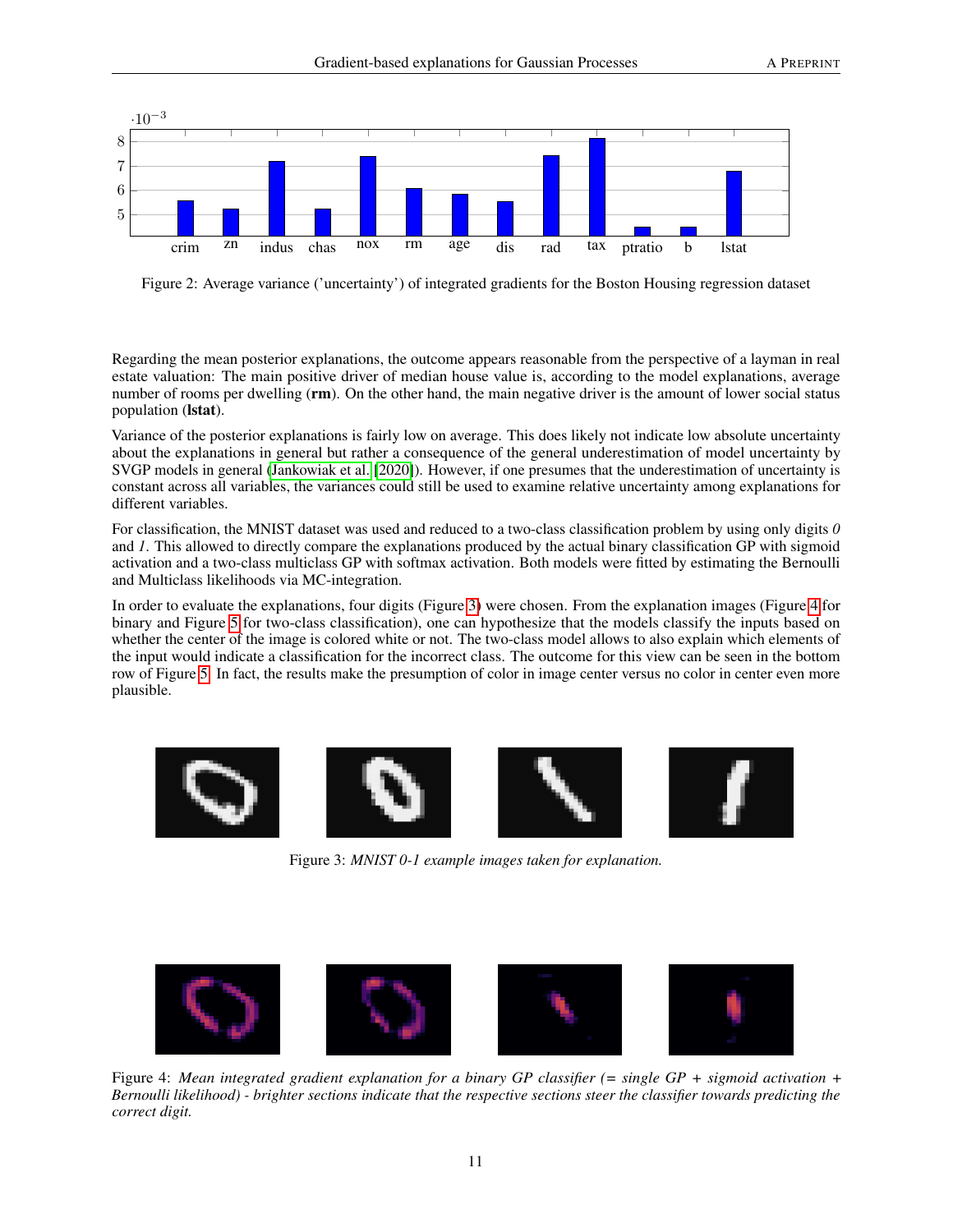

Figure 5: *Mean integrated gradient explanation for a 2-class multiclass GP classifier (= 2 GPs + softmax activation + Categorical likelihood) - Top: Brighter sections indicate that the respective sections steer the classifier towards predicting the correct digit as per the example images. Bottom: Brighter sections indicate that the respective sections steer the classifier towards predicting the wrong digit.*

# <span id="page-11-5"></span>7 Discussion

As we have seen, gradient-based explanations for GP models with Gaussian likelihood are easily derived from their standard formulation by merely exchanging the corresponding kernel matrices. In the classification case, it is necessary to resort to approximation or MC-estimation. Using the proposed method, it is possible to reasonably approximate the mean of the posterior explanation. With a restriction on independent GPs, it is also possible to derive a feasible approximation in the multiclass case.

Limitations. As we limited ourselves to independent GPs, corresponding multi-class models might not be able to accurately fit the problem and hence generate sub-optimal predictive performance. Allowing for correlation between the GPs in a multi-class classification problem would make [\(35\)](#page-8-4) and [\(37\)](#page-9-2) considerably more complex as the cross-GP components (covariances and off-diagonal elements of the Hessian matrix) in the summations would not cancel out as zeros anymore. Theoretically however, interdependent GPs should be possible to handle as well, albeit with a lot more computational effort involved.

Also, contrary to gradient-based explanations in Neural Networks that can be calculated directly via standard autograd tools, the proposed method requires a more sophisticated and less efficient statistical treatment. In fact, the present method only produces approximate explanations in case the likelihood is not Gaussian. For complex posterior distributions, the Taylor approximation might be insufficient as the negligence of higher order moments could yield more inaccurate results.

Outlook and broader context. In regards to the quality of explanations, solving or mitigating the limitations mentioned above might further improve usability for real-world problems. Beyond better explanations, combining explainable machine learning and the concept of prior knowledge from Bayesian Machine Learning could open new possibilities of regularizing a model's reasoning process by placing human guided prior distributions over model explanations. This could help to formalize and improve the debugging process of erroneous models or provide a meaningful approach towards tackling the problem of biased Machine Learning.

# References

- <span id="page-11-0"></span>Edward Snelson and Zoubin Ghahramani. Sparse gaussian processes using pseudo-inputs. *Advances in neural information processing systems*, 18:1257, 2006.
- <span id="page-11-1"></span>Mark Van der Wilk, Carl Edward Rasmussen, and James Hensman. Convolutional gaussian processes. *arXiv preprint arXiv:1709.01894*, 2017.
- <span id="page-11-2"></span>Michael E Tipping. Sparse bayesian learning and the relevance vector machine. *Journal of machine learning research*, 1(Jun):211–244, 2001.
- <span id="page-11-3"></span>Christopher K Williams and Carl Edward Rasmussen. *Gaussian processes for machine learning*, volume 2. MIT press Cambridge, MA, 2006.
- <span id="page-11-4"></span>Isabelle Guyon, Steve Gunn, Asa Ben-Hur, and Gideon Dror. Result analysis of the nips 2003 feature selection challenge. In L. Saul, Y. Weiss, and L. Bottou, editors, *Advances in Neural Information Process-*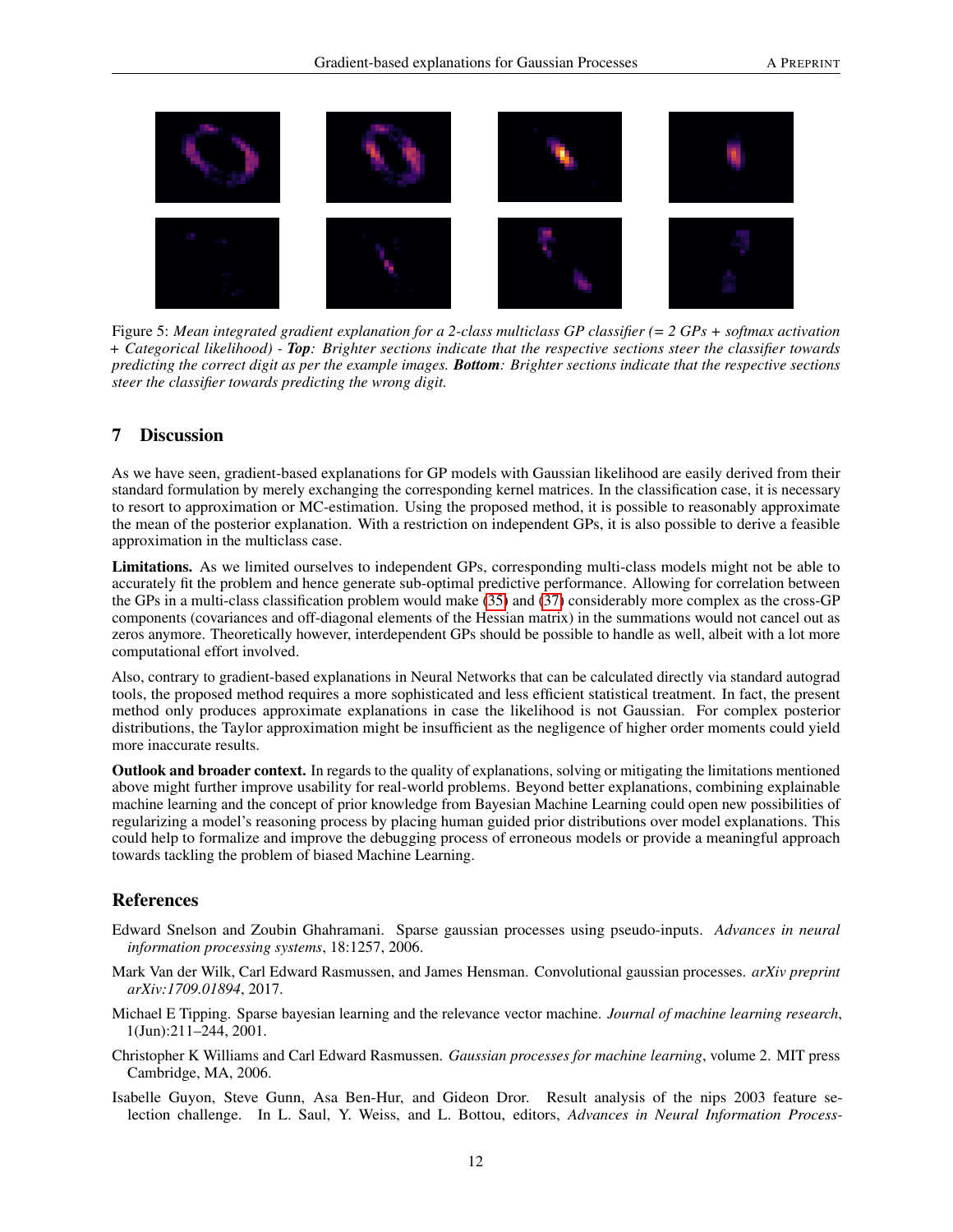*ing Systems*, volume 17. MIT Press, 2004. URL [https://proceedings.neurips.cc/paper/2004/file/](https://proceedings.neurips.cc/paper/2004/file/5e751896e527c862bf67251a474b3819-Paper.pdf) [5e751896e527c862bf67251a474b3819-Paper.pdf](https://proceedings.neurips.cc/paper/2004/file/5e751896e527c862bf67251a474b3819-Paper.pdf).

- <span id="page-12-0"></span>Bernhard Schölkopf, Alexander J Smola, Francis Bach, et al. *Learning with kernels: support vector machines, regularization, optimization, and beyond*. MIT press, 2002.
- <span id="page-12-1"></span>David K Duvenaud, Hannes Nickisch, and Carl Rasmussen. Additive gaussian processes. *Advances in neural information processing systems*, 24, 2011.
- <span id="page-12-2"></span>Ercan Solak, Roderick Murray-Smith, WE Leithead, D Leith, and Carl Rasmussen. Derivative observations in gaussian process models of dynamic systems. *Advances in neural information processing systems*, 15, 2002.
- <span id="page-12-3"></span>David Eriksson, Kun Dong, Eric Lee, David Bindel, and Andrew G Wilson. Scaling gaussian process regression with derivatives. *Advances in neural information processing systems*, 31, 2018.
- <span id="page-12-4"></span>Filip De Roos, Alexandra Gessner, and Philipp Hennig. High-dimensional gaussian process inference with derivatives. In *International Conference on Machine Learning*, pages 2535–2545. PMLR, 2021.
- <span id="page-12-5"></span>Carl Edward Rasmussen. Gaussian processes in machine learning. In *Summer school on machine learning*, pages 63–71. Springer, 2003.
- <span id="page-12-6"></span>Michalis K. Titsias. Variational learning of inducing variables in sparse gaussian processes. In David A. Van Dyk and Max Welling, editors, *Proceedings of the Twelfth International Conference on Artificial Intelligence and Statistics, AISTATS 2009, Clearwater Beach, Florida, USA, April 16-18, 2009*, volume 5 of *JMLR Proceedings*, pages 567–574. JMLR.org, 2009. URL <http://proceedings.mlr.press/v5/titsias09a.html>.
- <span id="page-12-7"></span>James Hensman, Nicoló Fusi, and Neil D. Lawrence. Gaussian processes for big data. In Ann Nicholson and Padhraic Smyth, editors, *Proceedings of the Twenty-Ninth Conference on Uncertainty in Artificial Intelligence, UAI 2013, Bellevue, WA, USA, August 11-15, 2013*. AUAI Press, 2013. URL [https://dslpitt.org/uai/](https://dslpitt.org/uai/displayArticleDetails.jsp?mmnu=1&smnu=2&article_id=2389&proceeding_id=29) [displayArticleDetails.jsp?mmnu=1&smnu=2&article\\_id=2389&proceeding\\_id=29](https://dslpitt.org/uai/displayArticleDetails.jsp?mmnu=1&smnu=2&article_id=2389&proceeding_id=29).
- <span id="page-12-8"></span>James Hensman, Alexander G. de G. Matthews, and Zoubin Ghahramani. Scalable variational gaussian process classification. In Guy Lebanon and S. V. N. Vishwanathan, editors, *Proceedings of the Eighteenth International Conference on Artificial Intelligence and Statistics, AISTATS 2015, San Diego, California, USA, May 9-12, 2015*, volume 38 of *JMLR Workshop and Conference Proceedings*. JMLR.org, 2015a. URL [http://proceedings.mlr.](http://proceedings.mlr.press/v38/hensman15.html) [press/v38/hensman15.html](http://proceedings.mlr.press/v38/hensman15.html).
- <span id="page-12-9"></span>Grégoire Montavon, Wojciech Samek, and Klaus-Robert Müller. Methods for interpreting and understanding deep neural networks. *Digit. Signal Process.*, 73:1–15, 2018. doi[:10.1016/j.dsp.2017.10.011.](https://doi.org/10.1016/j.dsp.2017.10.011) URL [https://doi.org/](https://doi.org/10.1016/j.dsp.2017.10.011) [10.1016/j.dsp.2017.10.011](https://doi.org/10.1016/j.dsp.2017.10.011).
- <span id="page-12-10"></span>Karen Simonyan, Andrea Vedaldi, and Andrew Zisserman. Deep inside convolutional networks: Visualising image classification models and saliency maps. *arXiv preprint arXiv:1312.6034*, 2013.
- <span id="page-12-11"></span>Mukund Sundararajan, Ankur Taly, and Qiqi Yan. Axiomatic attribution for deep networks. In *International Conference on Machine Learning*, pages 3319–3328. PMLR, 2017.
- <span id="page-12-12"></span>Johannes N Hendriks, Carl Jidling, Adrian Wills, and Thomas B Schön. Evaluating the squared-exponential covariance function in gaussian processes with integral observations. *arXiv preprint arXiv:1812.07319*, 2018.
- <span id="page-12-13"></span>James Hensman, Alexander Matthews, and Zoubin Ghahramani. Scalable variational gaussian process classification. In *Artificial Intelligence and Statistics*, pages 351–360. PMLR, 2015b.
- <span id="page-12-14"></span>Diederik P Kingma and Max Welling. Auto-encoding variational bayes. *arXiv preprint arXiv:1312.6114*, 2013.
- <span id="page-12-15"></span>Ali A Minai and Ronald D Williams. On the derivatives of the sigmoid. *Neural Networks*, 6(6):845–853, 1993.
- <span id="page-12-16"></span>Martin Jankowiak, Geoff Pleiss, and Jacob Gardner. Parametric gaussian process regressors. In *International Conference on Machine Learning*, pages 4702–4712. PMLR, 2020.
- <span id="page-12-17"></span>Jeff Bezanson, Alan Edelman, Stefan Karpinski, and Viral B Shah. Julia: A fresh approach to numerical computing. *SIAM review*, 59(1):65–98, 2017. URL <https://doi.org/10.1137/141000671>.
- <span id="page-12-18"></span>Mike Innes, Alan Edelman, Keno Fischer, Christopher Rackauckas, Elliot Saba, Viral B. Shah, and Will Tebbutt. A differentiable programming system to bridge machine learning and scientific computing. *CoRR*, abs/1907.07587, 2019. URL <http://arxiv.org/abs/1907.07587>.
- <span id="page-12-19"></span>Michael Innes, Elliot Saba, Keno Fischer, Dhairya Gandhi, Marco Concetto Rudilosso, Neethu Mariya Joy, Tejan Karmali, Avik Pal, and Viral Shah. Fashionable modelling with flux. *CoRR*, abs/1811.01457, 2018. URL <https://arxiv.org/abs/1811.01457>.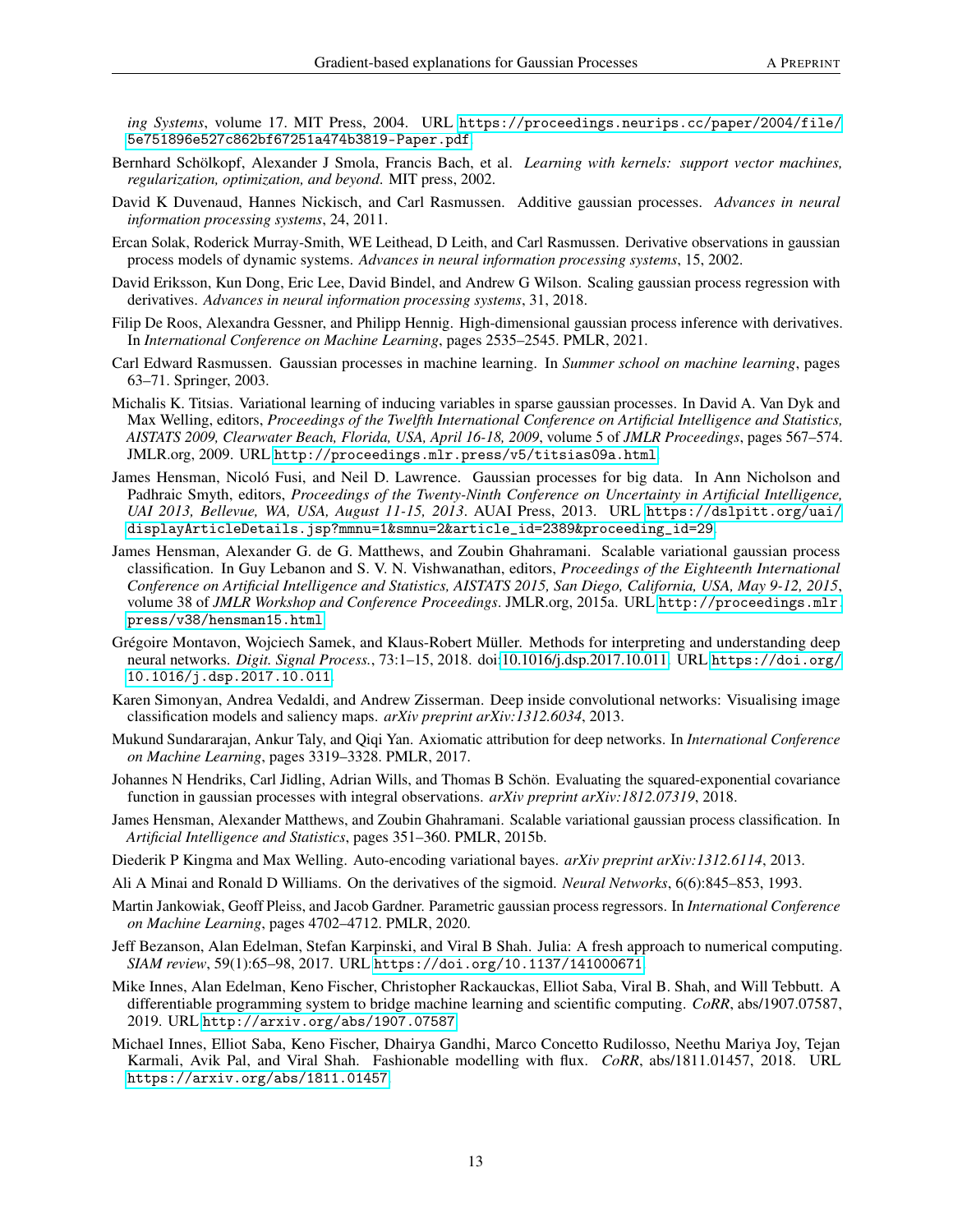# A Proofs and derivations

Derivation of the integrated gradient for a GP regression posterior function:

$$
\hat{IG}_k(x) \sim \mathcal{N}\left(x^{(k)} \frac{1}{G} \sum_{g=1}^G \tilde{m}_G^{\partial_k}(x), x^{(k)} [1/G]^T \tilde{K}_G(x) [1/G] x^{(k)}\right)
$$

*Proof* This follows directly from applying standard laws on Gaussian random variables - consider the mean vector and covariance matrix for the posterior process evaluated at  $g = 1, ..., g = G$  and presume for the baseline  $\tilde{x} = 0$ :

$$
\tilde{m}_{G}^{\partial_{k}}(x) = \begin{bmatrix} \tilde{m}^{\partial_{k}}(\frac{1}{G}x) \\ \tilde{m}^{\partial_{k}}(\frac{2}{G}x) \\ \vdots \\ \tilde{m}^{\partial_{k}}(\frac{G}{G}x) \end{bmatrix}, \quad \tilde{K}_{G}^{\partial_{k}}(x) = \begin{bmatrix} \tilde{k}^{\partial_{k}}(\frac{1}{G}x, \frac{1}{G}x) & \tilde{k}^{\partial_{k}}(\frac{1}{G}x, \frac{2}{G}x) & \cdots & \tilde{k}^{\partial_{k}}(\frac{1}{G}x, \frac{G}{G}x) \\ \tilde{k}^{\partial_{k}}(\frac{2}{G}x, \frac{1}{G}x) & \ddots & \ddots & \vdots \\ \tilde{k}^{\partial_{k}}(\frac{G}{G}x, \frac{1}{G}x) & \tilde{k}^{\partial_{k}}(\frac{G}{G}x, \frac{2}{G}x) & \cdots & \tilde{k}^{\partial_{k}}(\frac{G}{G}x, \frac{G}{G}x) \end{bmatrix}
$$

applying [\(12\)](#page-4-1) to the implied random variable  $\tilde{f}_G^{\partial_k}(x) \sim \mathcal{N}(\tilde{m}_G^{\partial_k}(x), \tilde{K}_G^{\partial_k}(x))$  amounts to the operation

$$
x^{(k)} \cdot \begin{bmatrix} \frac{1}{G} & \cdots & \frac{1}{G} \end{bmatrix}^T \tilde{f}_G^{\partial_k}(x)
$$

from which we obtain

$$
x^{(k)} \cdot \begin{bmatrix} \frac{1}{G} & \cdots & \frac{1}{G} \end{bmatrix}^T \tilde{m}_G^{\partial_k}(x) = x^{(k)} \frac{1}{G} \sum_{g=1}^G \tilde{m}_G^{\partial_k}(x)
$$

and

$$
x^{(k)} \cdot \begin{bmatrix} \frac{1}{G} & \cdots & \frac{1}{G} \end{bmatrix}^T \tilde{K}_G^{\partial_k}(x) \begin{bmatrix} \frac{1}{G} & \cdots & \frac{1}{G} \end{bmatrix} \cdot x^{(k)} = x^{(k)} [1/G]^T \tilde{K}_G(x) [1/G] x^{(k)}
$$

which proves [\(22\)](#page-6-1).

It can be seen that  $\hat{IG}_k$  follows a Gaussian Process over all  $x \in \mathcal{X}$  and all partial derivatives k.

### Proof of Proposition 1

We have for the joint distribution of  $f_*, f_*^{\partial_k}$  and  $u_M$ :

$$
p(f_*, f_*^{\partial_k}, u_M) = \mathcal{N}\left( \begin{bmatrix} f_* \\ f_*^{\partial_k} \\ u_M \end{bmatrix} \middle| \begin{bmatrix} m_* \\ m_*^{\partial_k} \\ u_M \end{bmatrix}, \begin{bmatrix} K_{**} & K_{**}^{\partial'_k} & K_{*M} \\ K_{**}^{\partial_k} & K_{**}^{\partial_k} & K_{*M}^{\partial_k} \\ K_{M*} & K_{M*}^{\partial'_k} & K_{MM} \end{bmatrix} \right)
$$
(38)

Thus, we get

$$
q(f_{*}^{\partial_{k}}) = \int \int p(f_{*}, f_{*}^{\partial_{k}} | u_{M}) q(u_{M}) df_{*} du_{M}
$$
  
\n
$$
= \int \int p(f_{*}, f_{*}^{\partial_{k}} | u_{M}) df_{*} q(u_{M}) du_{M}
$$
  
\n
$$
= \int p(f_{*}^{\partial_{k}} | u_{M}) q(u_{M}) du_{M}
$$
  
\n
$$
= \int \mathcal{N}(f_{*}^{\partial_{k}} | m_{*}^{\partial_{k}} + K_{*M}^{\partial_{k}} K_{MM}^{-1}(u_{M} - m_{M}), K_{**} - K_{*M}^{\partial_{k}} K_{MM}^{-1} K_{M*}^{\partial_{k}}) \mathcal{N}(u_{M}|a, S) du_{M}
$$
  
\n
$$
= \mathcal{N}(f_{N}^{\partial_{k}} | m_{*}^{\partial_{k}} + K_{*M}^{\partial_{k}} K_{MM}^{-1}(a - m_{M}), K_{**} - \tilde{\Lambda}_{*M}^{\partial_{k}} (K_{MM} - S) \tilde{\Lambda}_{M*}^{\partial_{k}}) \quad \Box
$$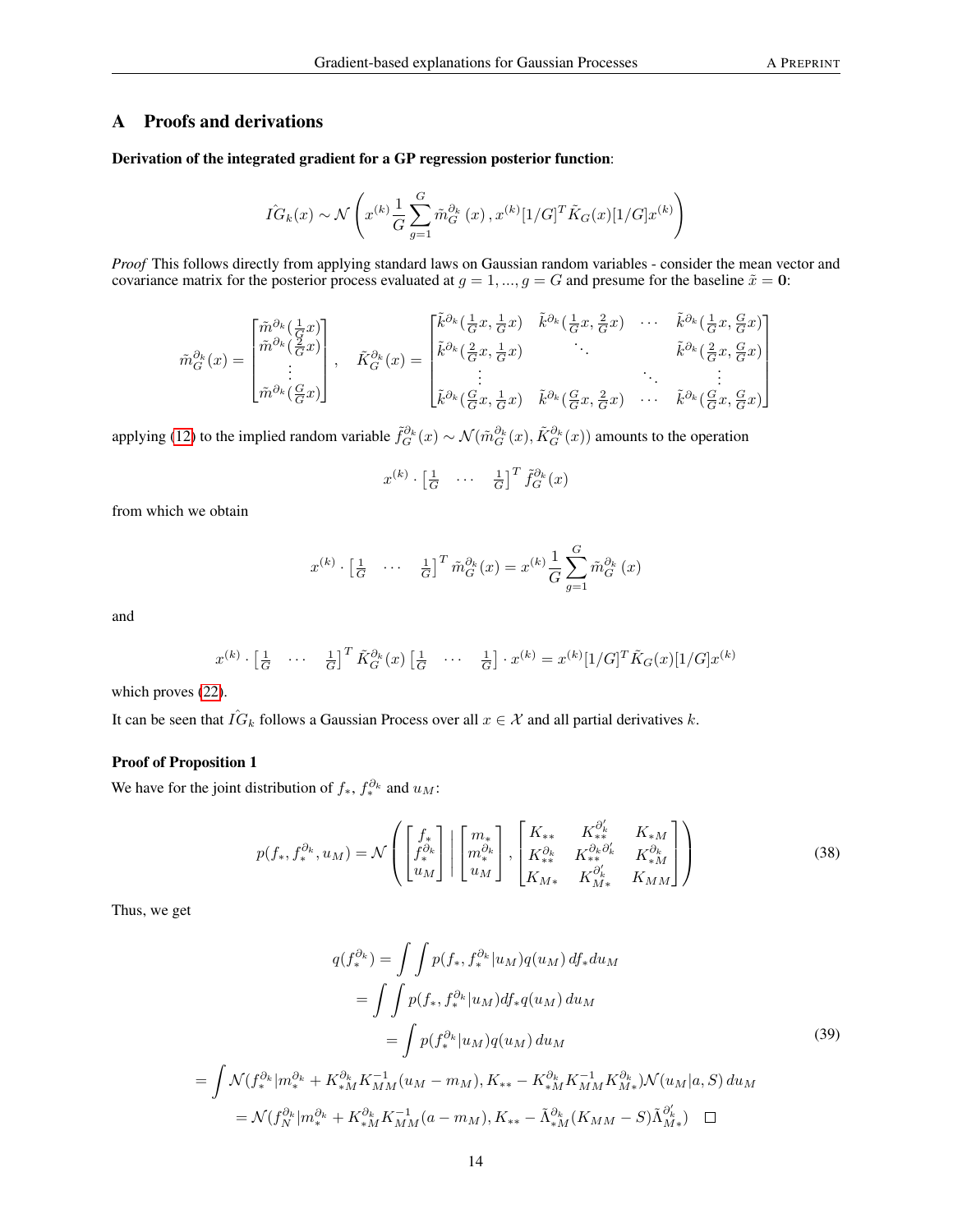Derivation of the Taylor approximation for  $\mathbb{E}\left[\sigma'(\tilde{f})\cdot \tilde{f}^{\partial_k}\right]$  in [\(33\)](#page-8-2):

$$
\mathbb{E}\left[\sigma'(\tilde{f})\cdot\tilde{f}^{\partial_k}\right] \approx \sigma'(\tilde{m})\cdot\tilde{m}^{\partial_k} + \frac{\tilde{s}^2}{2}\left\{\sigma'''(\tilde{m})\left[\tilde{m}^{\partial_k} + \frac{\tilde{k}^{\partial_k}}{\tilde{k}}\right] + 2\frac{\tilde{k}^{\partial_k}}{\tilde{k}}\sigma''(\tilde{m})\right\}
$$

*Proof* Let  $g(\tilde{f}) = \left[ \sigma'(\tilde{f}) \cdot \left( \tilde{m}^{\partial} + \frac{\tilde{k}^{\partial}}{\tilde{k}} \right) \right]$  $\left[\tilde{k}^{\partial}(\tilde{f}-\tilde{m})\right]\right]$  and write  $\mathbb{E}\left[\sigma'(\tilde{f})\cdot\tilde{f}^{\partial_k}\right]=\mathbb{E}[g(\tilde{f})]$  as a direct consequence of Proposition [2.](#page-8-5) Clearly,  $g(\cdot) \in C^{\infty}$  and  $\tilde{f}$ , being a Gaussian random variable, has existing moments up to infinite order hence a standard Taylor approximation is possible:

$$
\mathbb{E}[g(\tilde{f})] = \mathbb{E}[g(\tilde{m})] = \mathbb{E}[g(\tilde{m} + (\tilde{f} - \tilde{m}))]
$$
  
\n
$$
\approx \mathbb{E}[g(\tilde{m})] + \mathbb{E}[g'(\tilde{m})(\tilde{f} - \tilde{m})] + \frac{1}{2}\mathbb{E}[g''(\tilde{m})(\tilde{f} - \tilde{m})^2]
$$
  
\n
$$
= \mathbb{E}[g(\tilde{m})] + g'(\tilde{m})\mathbb{E}[\tilde{f} - \tilde{m}] + \frac{1}{2}g''(\tilde{m})\mathbb{E}[(\tilde{f} - \tilde{m})^2]
$$
  
\n
$$
= \mathbb{E}[g(\tilde{m})] + \frac{s^2}{2}g''(\tilde{m})
$$
\n(40)

Plugging back in the full expression for  $g(\cdot)$  and calculating the derivatives:

$$
g(\tilde{m}) = \sigma'(\tilde{m}) \cdot \left(\tilde{m}^{\partial} + \frac{\tilde{k}^{\partial}}{\tilde{k}} (\tilde{m} - \tilde{m})\right) = \sigma'(\tilde{m}) \cdot \tilde{m}^{\partial}
$$

$$
g'(\tilde{m}) = \sigma''(\tilde{m}) \cdot \tilde{m}^{\partial} + \sigma''(\tilde{m}) \frac{\tilde{k}^{\partial}}{\tilde{k}} \tilde{m} + \sigma'(\tilde{m}) \frac{\tilde{k}^{\partial}}{\tilde{k}} - \sigma''(\tilde{m}) \frac{\tilde{k}^{\partial}}{k} \tilde{m}
$$

$$
= \sigma''(\tilde{m}) \cdot \tilde{m}^{\partial} + \sigma'(\tilde{m}) \frac{\tilde{k}^{\partial}}{\tilde{k}}
$$

$$
g''(\tilde{m}) = \sigma'''(\tilde{m}) \cdot \tilde{m}^{\partial} + \sigma'''(\tilde{m}) \frac{\tilde{k}^{\partial}}{\tilde{k}} \tilde{m} + \sigma''(\tilde{m}) \frac{\tilde{k}^{\partial}}{\tilde{k}} + \sigma''(\tilde{m}) \frac{\tilde{k}^{\partial}}{\tilde{k}} - \sigma'''(\tilde{m}) \frac{\tilde{k}^{\partial}}{\tilde{k}}
$$
(41)

# B Experiment details

#### Implementation

All experiments were performed in Julia [\(Bezanson et al.](#page-12-17) [\[2017\]](#page-12-17)) using Zygote [\(Innes et al.](#page-12-18) [\[2019\]](#page-12-18)) and Flux [\(Innes](#page-12-19) [et al.](#page-12-19) [\[2018\]](#page-12-19)) for autograd.

All SVGPs used 10 inducing points and a SE kernel. For the classification models, the SVGPs were initialized by randomly drawing 10 input examples from the training dataset on initialization.

The models were trained using the Flux.ADAM optimizer with a learning rate of 0.01 and uniform random batch sampling with 50 samples per batch.

#### Boston housing - dataset description

crim - per capita crime rate by town zn - proportion of residential land zoned for lots over 25,000 sq.ft.